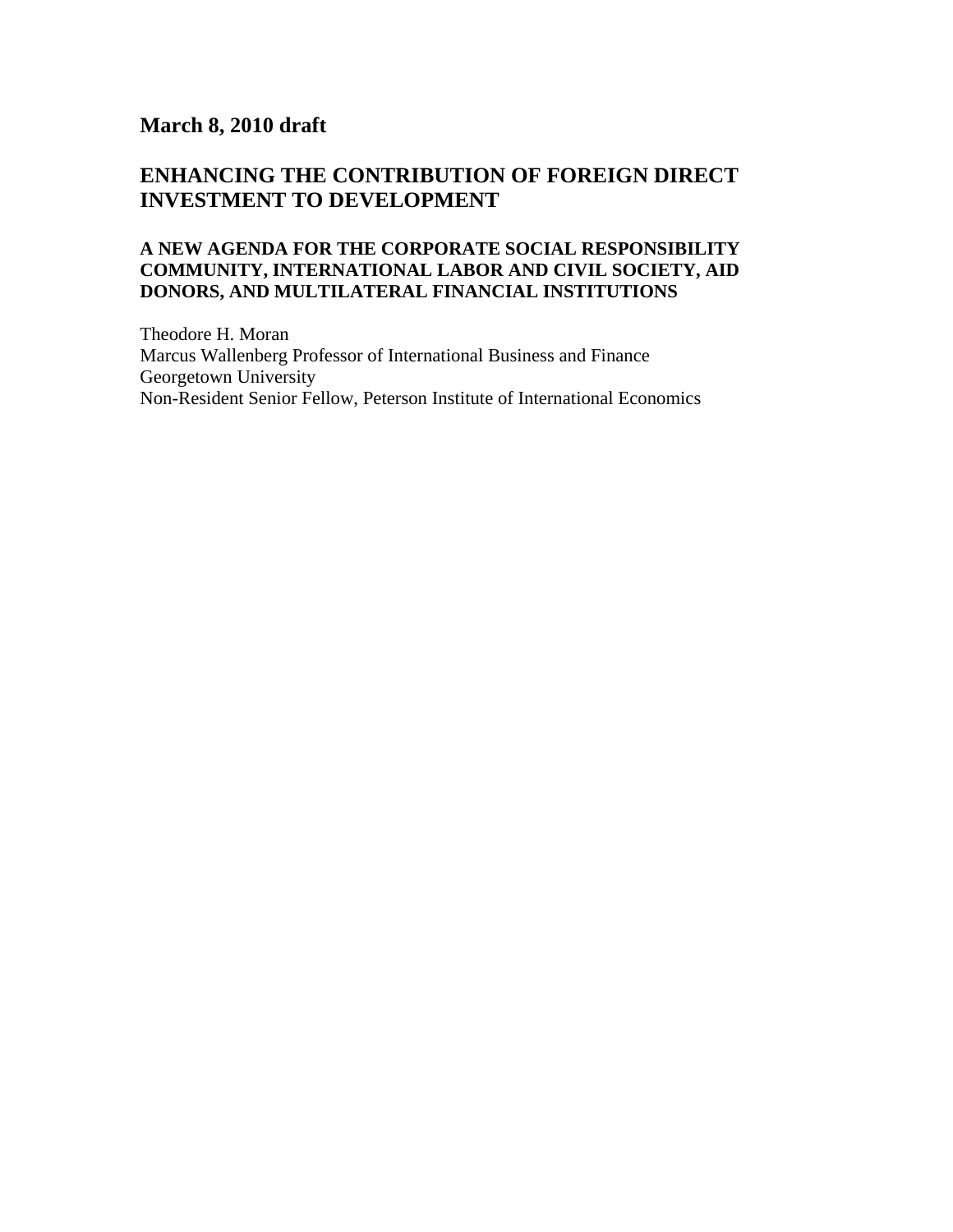| A. | A Fresh Look at the Relationship between Foreign Direct Investment and                                                                              |  |
|----|-----------------------------------------------------------------------------------------------------------------------------------------------------|--|
| 1. |                                                                                                                                                     |  |
| 2. |                                                                                                                                                     |  |
| 3. |                                                                                                                                                     |  |
| 4. | <b>Applying External Pressure to Help Low-Skilled Workers without</b><br>Generating Counterproductive Consequences is Difficult but Not Impossible. |  |
|    | 5. Using FDI to Diversify Production (and Exports) and Move from Lower-<br>Skilled to Higher-Skilled FDI Operations is the New Frontier for         |  |
|    | 6. Enlarging Backward Linkages from FDI, and Expanding Local Supply-Chains                                                                          |  |
|    | 7. The Effort to Cap and Roll-Back Tax Breaks and other Giveaways to                                                                                |  |
|    | B. Implications for the Pro-Poor Sustainable Development Community 24                                                                               |  |
|    | 1. World Bank Group and Other Multilateral Financial Institutions 24                                                                                |  |
|    | 2. National Assistance Agencies (including aid, Export-Import Banks, and                                                                            |  |
|    |                                                                                                                                                     |  |
|    |                                                                                                                                                     |  |
|    |                                                                                                                                                     |  |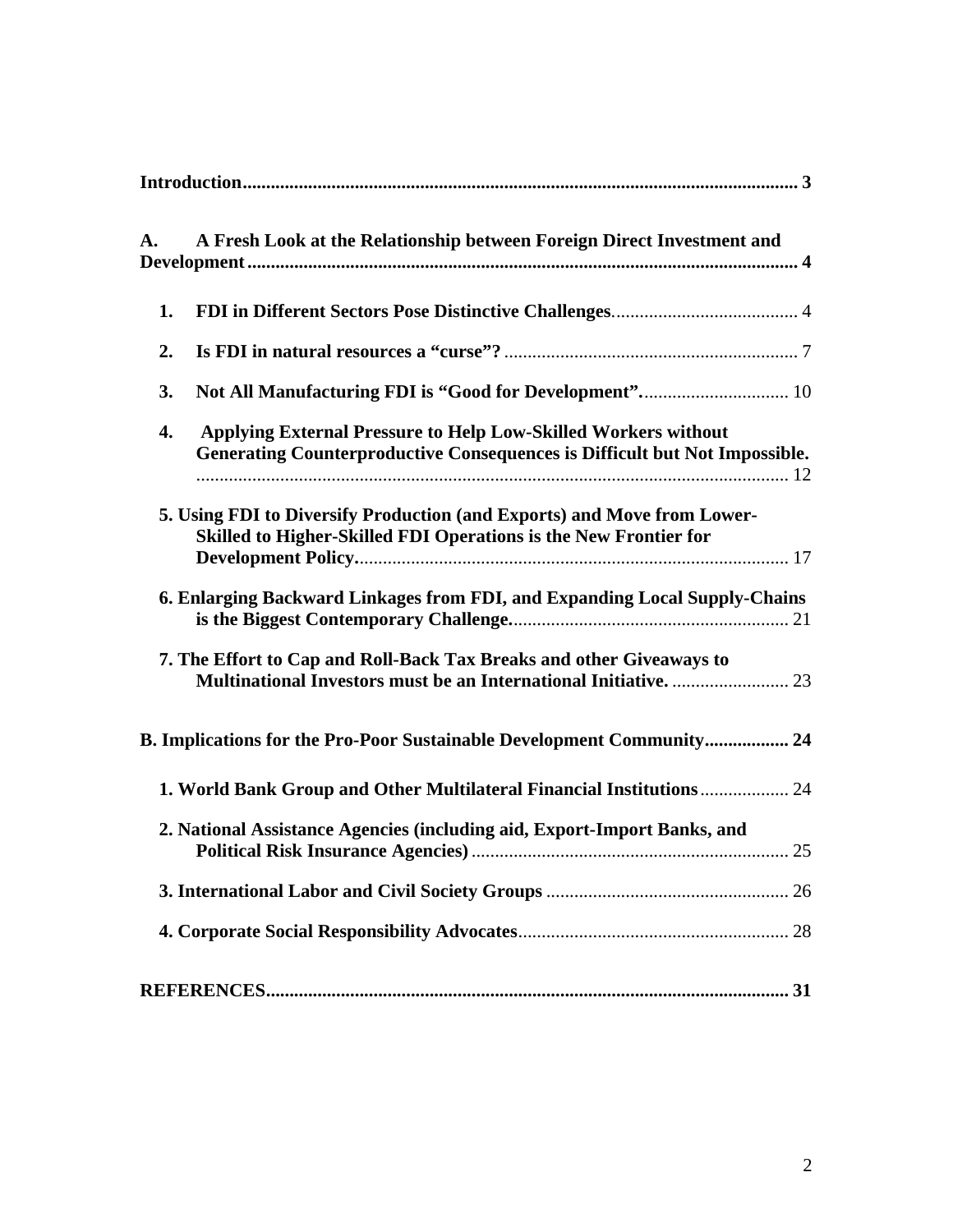### **Introduction**

1

This chapter summarizes new insights about the relationship between foreign direct investment (FDI) and development, with the aim of offering a fresh perspective for the corporate social responsibility community, international labor and civil society, aid donors, and multilateral financial institutions.<sup>1</sup> The target for this chapter is an audience that I shall label, awkwardly, *the pro-poor sustainable development policy community.*<sup>2</sup> The common aim of this pro-poor sustainable development policy community, I postulate, is to maximize the contribution of foreign direct investment to the long-term economic and social welfare of the largest number of people in the developing world.

Developing country policymakers retain the principal responsibility for formulating policies toward FDI. But there are many economic and social obstacles to the formation of optimal host country policies, and -- as this chapter will make clear --external action beyond what host country policymakers can accomplish on their own is often needed to capture the benefits of foreign direct investment and minimize the costs or avoid the damages. This leaves important tasks that need to be performed by outside members within the pro-poor sustainable development community.

The evidence summarized here diverges from the widely-criticized Washington Consensus (that "FDI is good, and the more the better") in fundamental ways. The analysis shows that both positive contributions and negative damages from FDI are greater than even the most sophisticated of today's models and estimating techniques portray. Securing these positive contributions while avoiding the negative damages requires strategies to correct for market failures, to supply public goods and international standards, to capture positive externalities and escape negative externalities. Here is where action by international civil society, corporate social responsibility advocates, international donors, and multilateral lenders is vitally needed. In this paper, I shall make the somewhat novel argument that members of the pro-poor sustainable development policy community should more closely fashion their agenda to provide those external

<sup>1</sup> This chapter draws upon my upcoming book, *Foreign Direct Investment and Development: Launching a Second Generation of Policy Research, Avoiding the Mistakes of the First* **(**Washington, DC**:** Peterson Institute of International Economics, forthcoming 2010). I wish to thank John Kline, Karin Lissakers, and Gerald West for helpful comments.

 $2^{2}$  As explained later, the new agenda proposed here is intended to cover all those interested in socially responsible investing, social investing, mission-driven investing, sustainable and responsible investing, blended value investing, values based investing, mission-related investing, ethical investing, responsible investing, impact investing, program related investing, triple bottom line investing, and environmental, social, and governance investing.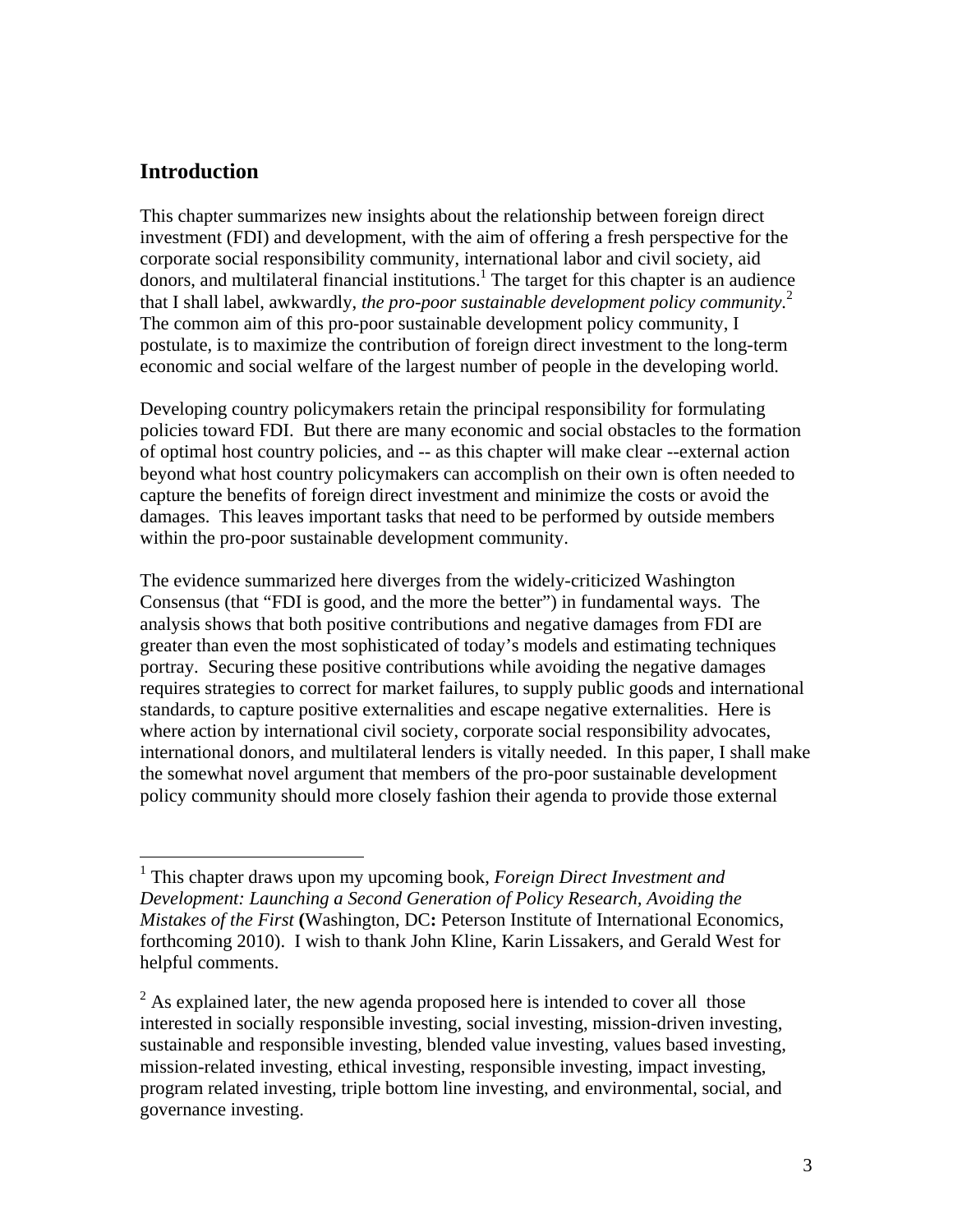pressures and actions needed *to enhance the impact of main-line multinational corporate activities* on host country growth and welfare.

I call this a "somewhat novel" approach since in some areas – most notably the Extractive Industry Transparency Initiative (EITI and EITI  $++$ ) and associated anticorruption and environmental protection efforts – corporate social responsibility supporters, international civil society organizations and local NGOs, aid donors, and multilateral financial institutions are well advanced along the lines advocated here. But even in the arena of the Extractive Industry Transparency Initiative I shall show that new actions and subtle modifications are needed.

This approach is also "somewhat novel" because it may appear to be rather dismissive of simply applying pressure on multinational corporations to "give back" more to the communities where they operate, or to treat their workers better. This is not because clinics, and schools, and social welfare projects are a bad idea, or because good labor standards are not important, but because **conventional CSR preoccupations should not substitute for actions to enhance the larger contributions that well-structure, wellmanaged main-line FDI activities can make to pro-poor sustainable development, nor divert attention from the harmful consequences of poorly-structured and poorly-managed FDI activities even when surrounded by nice schools and clinics and relatively clean environments***.* I recognize that I am not the first analyst to be skeptical of mere multinational corporate philanthropy, but I hope to provide fresh insight into what is needed to enhance the contribution of foreign direct investment to the longterm economic and social welfare of the largest number of people in the developing world on the part of those who want to "do good".

# **A. A Fresh Look at the Relationship between Foreign Direct Investment and Development**

The research project that underpins the analysis offered here has generated insights in seven areas that might be useful for shaping the agenda of external actors who populate the *pro-poor sustainable development policy community.* 

# **1. FDI in Different Sectors Pose Distinctive Challenges**.

 $\overline{a}$ 

The first insight is the most obvious: the challenges associated with optimizing the contribution of foreign direct investment to development differ dramatically depending upon the sector: FDI in natural resources, FDI in infrastructure, FDI in agribusiness and horticulture, FDI in manufacturing, and FDI in services.<sup>3</sup> The public policies and societal

 $3$  To be sure, each of these categories of FDI can be further subdivided – in particular low-skilled manufacturing such as garments and footwear, and higher-skilled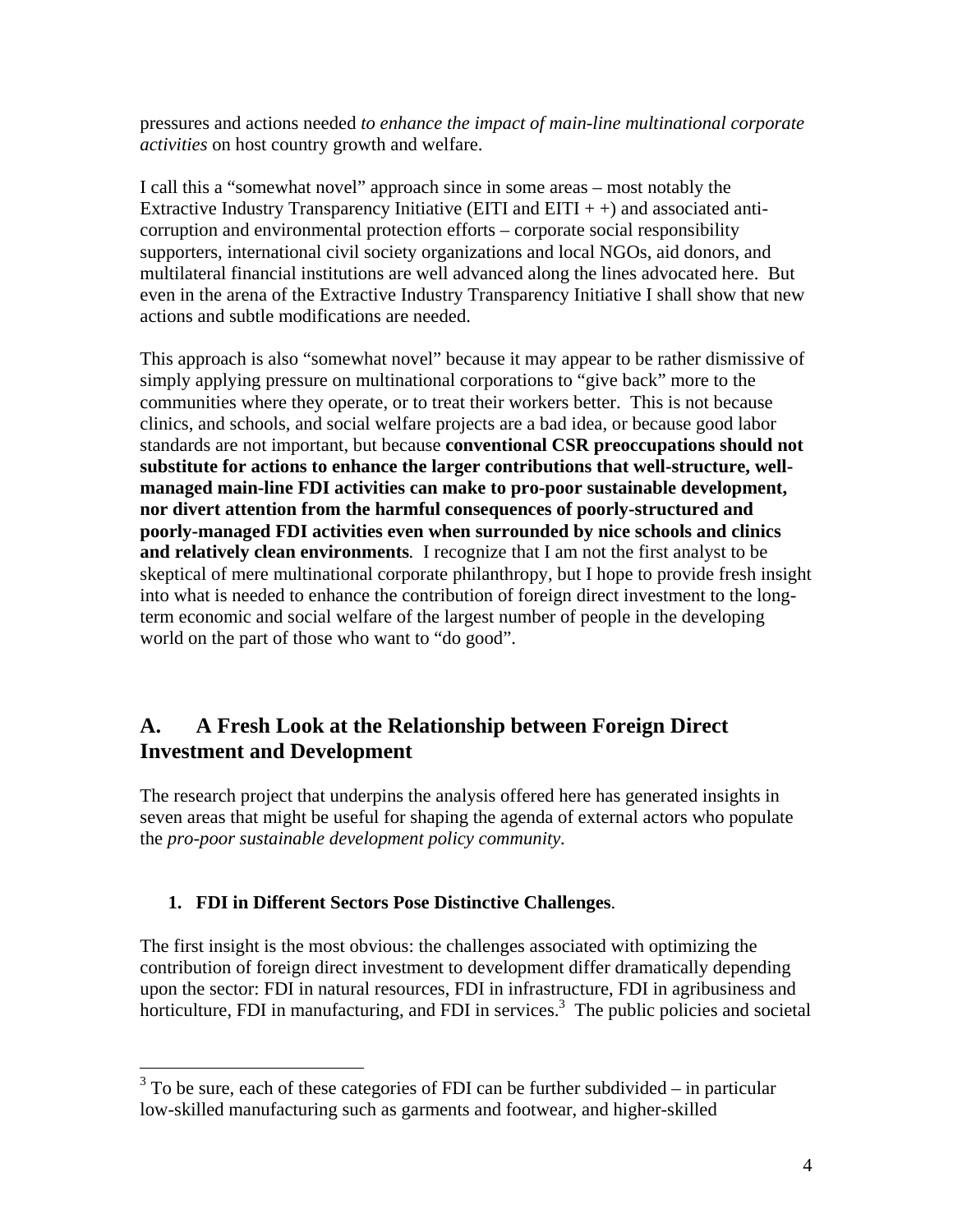pressures needed to produce beneficial development outcomes diverge in fundamental ways, and strategies to produce favorable outcomes (and avoid disastrous results) need to be devised separately. The starting point in fashioning an agenda for the *pro-poor sustainable development policy community* therefore is to understand each type of FDI on its own terms. It makes no sense to jumble recommendations for how to deal with FDI in Nigerian oil, FDI in Argentine electricity, FDI in Kenyan cut flowers, FDI in Honduran sweatshops, FDI in Malaysian disk drive plants, and FDI in Mexican retail chains.

From an analytical point of view, moreover, mixing data, and trying to come to overarching conclusions about how one phenomenon ("foreign direct investment") affects another ("development" or "growth") is likely to lead to mistakes and errors. Many of the best known studies – such as the widely cited article on "How Does Foreign Direct Investment Affect Economic Growth?" by E. Borensztein, J. De Gregorio and J. W. Lee – get into trouble by combining FDI data from all sectors into one single variable.<sup>4</sup> The Borensztein team concluded that FDI can have a positive impact on economic growth only when the host country already surpasses a certain human resource threshold, despite abundant evidence elsewhere (see *infra*) that manufacturing FDI can bring substantial benefits to even poorest host economies. The Borensztein result probably derives from the fact that their FDI measure in low human resource countries is  $\frac{1}{2}$  dominated by extractive sector investment.<sup>5</sup> The policy reader of the Borensztein article might conclude that attraction of FDI in manufacturing and assembly for poorest states, and external market access for manufactured exports from poorest states, were not worthwhile endeavors, whereas (as noted later) just the opposite is the appropriate conclusion.

In general, the differences between these kinds of FDI are sufficiently great that studies that mix all types together to find the impact of foreign direct investment on host country welfare, or growth, simply have to be discarded, and redone. The list of studies whose usefulness must now be questioned includes many distinguished names: V. N. Balasubramanyam, M. Salisu, and David Sapsford (1996)<sup>6</sup>; E. Borensztein, J. De

manufacturing such as semiconductors and disk drives, as the subsequent text will point out.

 $\overline{a}$ 

<sup>4</sup> E. Borensztein, J. De Gregorio, and J. W. Lee, "How Does Foreign Direct Investment Affect Economic Growth?," *Journal of International Economics* 45 no. 1 (June, 1998), pp. 115-135.

 $<sup>5</sup>$  It is not possible to discern exactly what kind of FDI is included in the flows into the</sup> low human resource countries in the Borensztein *et al*. study.

<sup>6</sup> V. N. Balasubramanyam, M. Salisu, and David Sapsford, "Foreign Direct Investment and Growth in EP and IS Countries," *The Economic Journal* 106, (434), (January, 1996), pp. 92-105.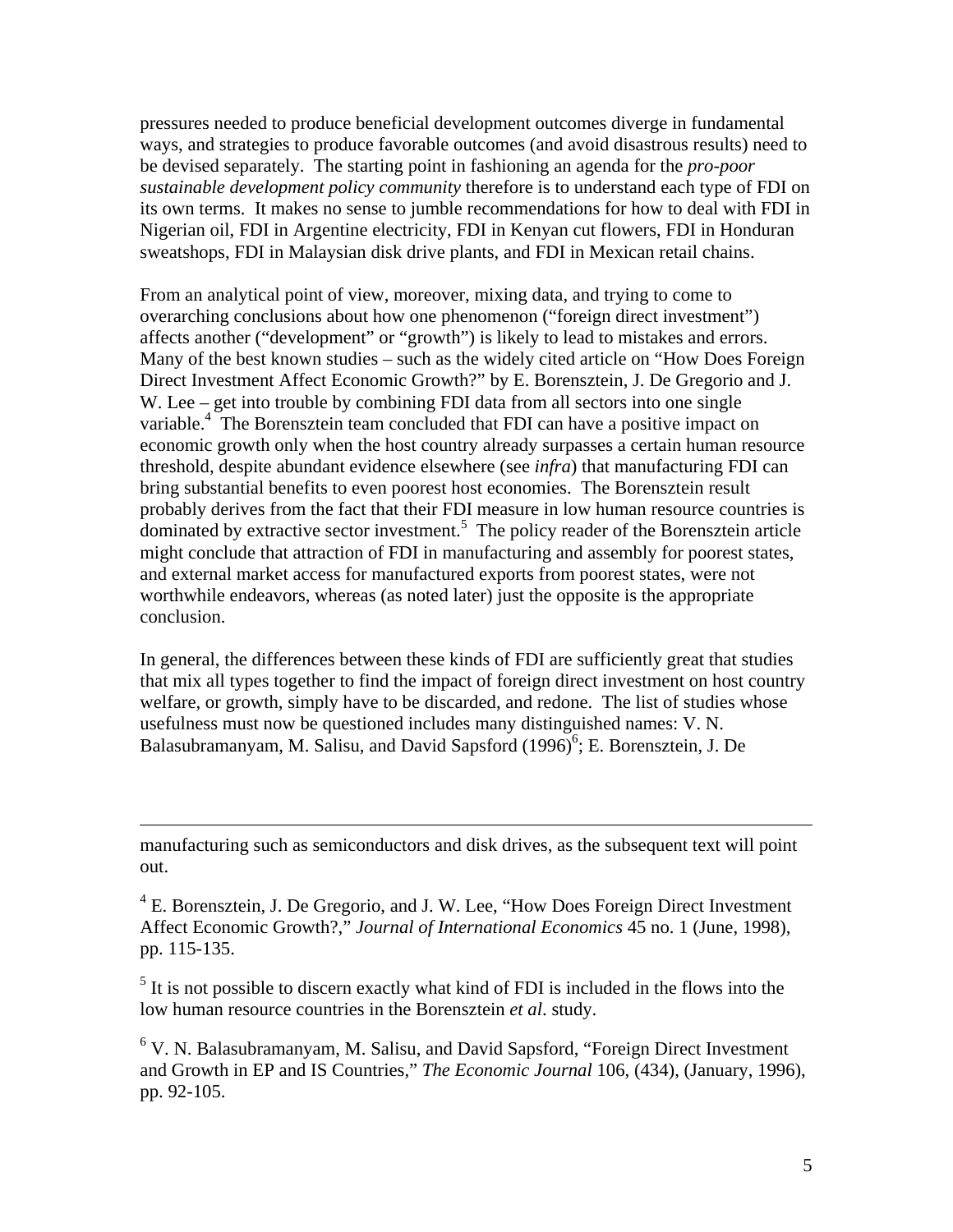Gregorio and J. W. Lee  $(1998)^7$ ; Barry P. Bosworth and Susan M. Collins,  $(1999)^8$ ; Luis De Mello  $(1999)^9$ ; Jon D. Haveman, Vivian Lei, and Janet S. Netz  $(2001)^{10}$ ; Helmut Reisen and Marcelo Soto  $(2001)^{11}$ ; Niels Hermes and Robert Lensink  $(2003)^{12}$ ; Jong Choe II  $(2003)^{13}$ ; Maria Carkovic and Ross Levine  $(2005)^{14}$ ; Bruce Blonigan and Miao Grace Wang  $(2005)^{15}$ ; Robert Lensink and Oliver Morrisey  $(2006)^{16}$ , among others...

<sup>8</sup> Bosworth, Barry P. and Susan M. Collins, "Capital Flows to Developing Economies: Implications for Saving and Investment," *Brookings Papers on Economic Activity: 1*, Brookings Institution (1999). And "The Empirics of Growth: An Update," *Brookings Papers on Economic Activity: 2*, (Washington, DC: Brookings Institution 2003).

<sup>9</sup> Luiz De Mello, "Foreign Direct Investment-Led Growth: Evidence from Time Series and Panel Data," *Oxford Economic Papers* Vol. 51, No. 1 (January 1999), pp. 133-51.

<sup>10</sup> Jon D. Haveman, Vivian Lei, and Janet S. Netz, "International Integration and Growth: A Survey and Empirical Investigation," *Review of Development Economics* Vol. 5, No. 2 (June 2001), pp. 289-311.

<sup>11</sup> Helmut Reisen and Marcelo Soto, "Which Types of Capital Inflows Foster Developing-Country Growth?," *International Finance* Vol. 4, No. 1 (Spring 2001), pp. 1- 14.

<sup>12</sup> Hermes, Niels, and Robert Lensink, "Foreign Direct Investment, Financial Development and Economic Growth," *Journal of Development Studies* Vol. 40, No. 1 (October 2003), pp. 142-63.

<sup>13</sup> Jong II Choe, "Do Foreign Direct Investment and Gross Domestic Investment Promote Economic Growth?," *Review of Development Economics* Vol. 7, No. 1 (February 2003), pp. 44-57.

<sup>14</sup> Maria Carkovic and Ross Levine. "Does Foreign Direct Investment Accelerate Economic Growth?," in Theodore H. Moran, Edward M. Graham, and Magnus Blomström, eds., *Does Foreign Direct Investment Promote Development?* (Washington, DC: Peterson Institute for International Economics, Center for Global Development, 2005).

<sup>15</sup>Bruce A. Blonigan and Miao Grace Wang. "Inappropriate Pooling of Wealthy and Poor Countries in Empirical FDI Studies," in Theodore H. Edward M. Graham, and Magnus Blomström, eds., *Does Foreign Direct Investment Promote Development?* (Washington, DC: Peterson Institute for International Economics, Center for Global Development, 2005).

<sup>16</sup> Robert Lensink, and Oliver Morrisey, "Foreign Direct Investment: Flows, Volatility and the Impact on Growth," *Review of International Economics*, (2005). And, Helmut

<sup>&</sup>lt;sup>7</sup> Borensztein, De Gregorio, and Lee, "How Does Foreign Direct Investment Affect Economic Growth?," *op. cit*.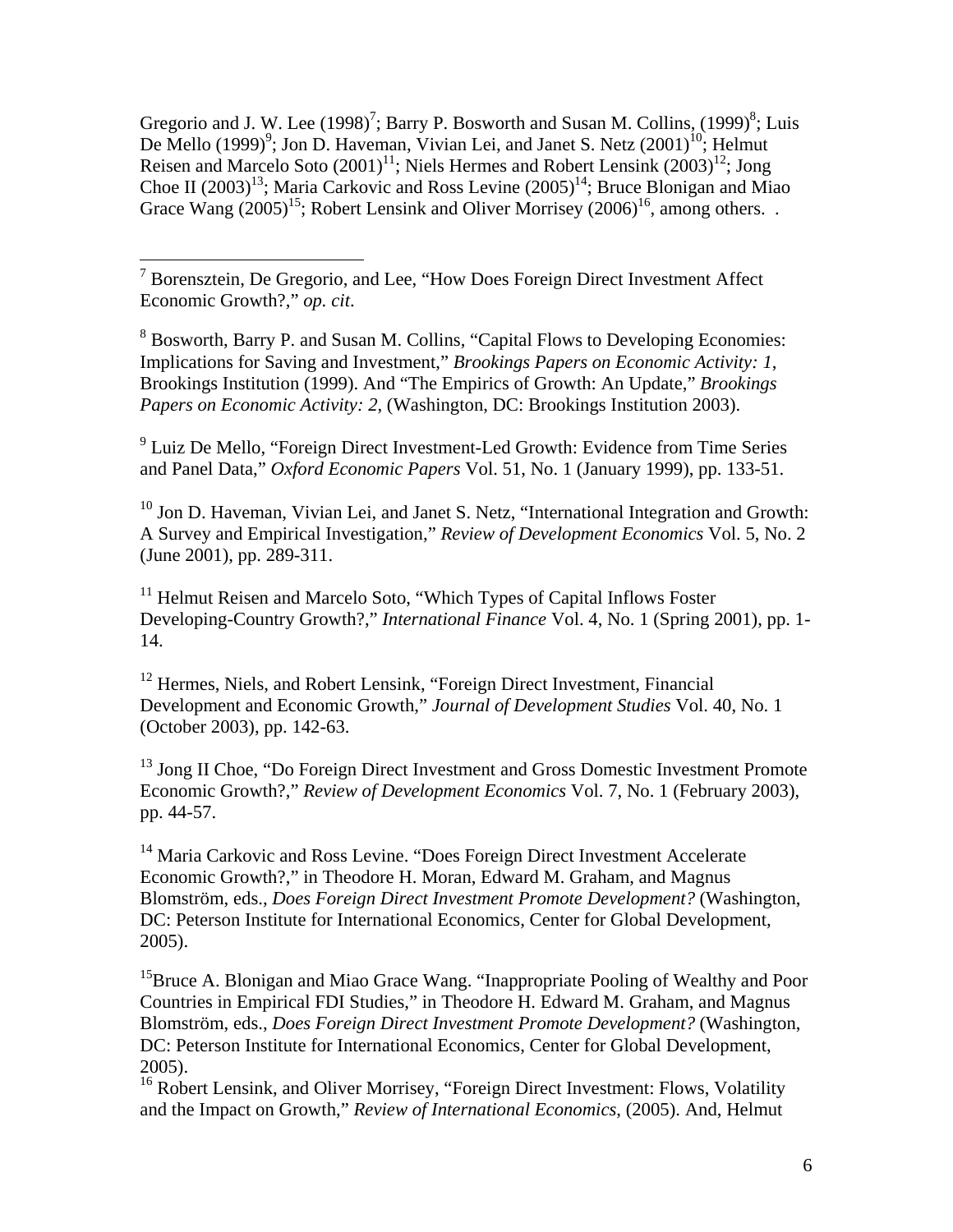This paper will concentrate on FDI in the extractive sector, and FDI in manufacturing – and even in the latter it will be important to separate FDI in low-skill activities like garments and footwear from FDI in higher-skill activities like auto parts and computers.

## **2. Is FDI in natural resources a "curse"?**

<u>.</u>

After separating FDI into distinct types, the second insight is also straightforward: a rich natural resource endowment can indeed be a curse, but need not be such.<sup>17</sup>

In aggregate terms, the finding that natural resource abundance is associated with lower than expected national growth rates is highly sensitive to the time period selected, and shows numerous counter-trend examples.<sup>18</sup> The negative outcomes in Equatorial Guinea, Democratic Republic of Congo, Angola, and Nigeria are countered by positive developmental impacts in Chile, Brazil, Colombia, Argentina, Indonesia, Malaysia, and Botswana. The specific problems associated with "Dutch disease" have proved readily manageable with appropriate macroeconomic policies.<sup>19</sup>

The difference between negative outcomes and positive outcomes from FDI in natural resources centers on the well-established need for transparency in revenue streams, for controls to prevent corruption, and for measures to set and enforce best-practice environmental standards.<sup>20</sup> Dealing with the "resource curse" has become the model for

Reisen and Marcelo Soto, "Which Types of Capital Inflows Foster Developing-Country Growth?," *International Finance* Vol. 4, No. 1 (Spring 2001), pp. 1-14.

17Richard M. Auty, *Patterns of Development: Resources, Policy and Economic Growth* (London: Edward Arnold, 1994). Jeffrey D. Sachs and Andrew M. Warner, "Natural resources and economic development: the curse of natural resources," *European Economic Review* 45 (2001), pp. 827-838.

18Daniel Lederman and William Maloney, "Trade structure and growth," *World Bank Working Paper* (Washington, DC: The World Bank, November, 2003). Gavin Wright and Jesse Czelusta, "The Myth of the Resource Curse," *Challenge* 47(2) (2004). pp. 6-38. See also Paul Stevens. "Resource impact: Curse or blessing? (A literature survey)," *Journal of Energy Literature* 9(1) (2003), pp. 3-42.

19Graham A. Davis and John E. Tilton, "The Resource Curse". *Natural Resources Forum* 29 (2005) 233-242. Graham A. Davis, "Learning to Love the Dutch Disease: Evidence from the Mineral Economies," *World Development* Vol. 23, No. 10, (1995), pp. 1765- 1779.

<sup>20</sup>*World Investment Report 2007: Transnational Corporations, Extractive Industries, and Development*, (New York: United Nations Conference on Trade and Development, (UNCTAD), 2007).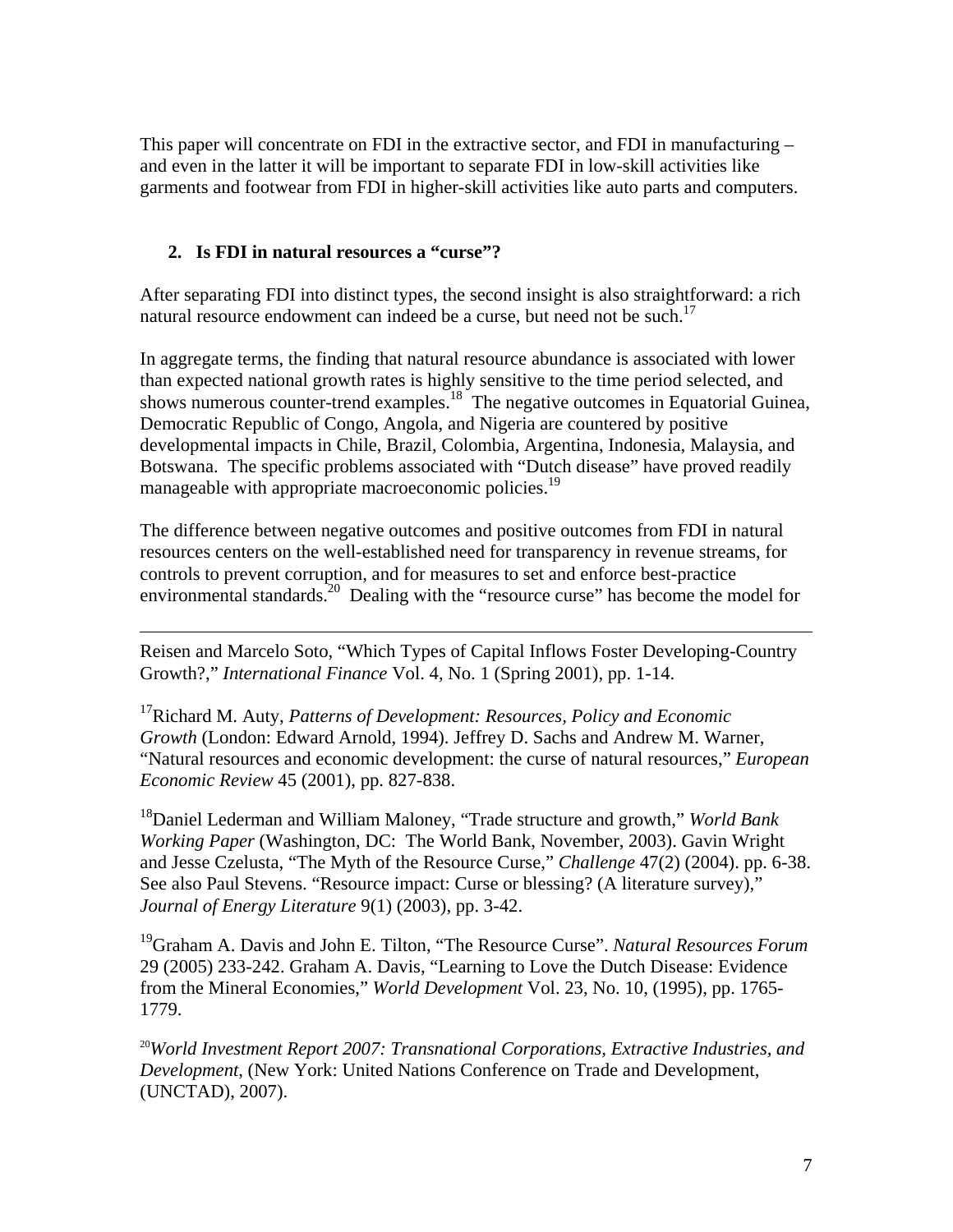demonstrating that extra-market forces are needed to enable developing countries to optimize the gains from foreign direct investment: multilateral institutions like the World Bank must work with industry groups, environmental NGOS, and others to set common standards for dealing with the environment and rights of indigenous people, and to fund capacity-building for official enforcement and civil society monitoring. The Extractive Industry Transparency Initiative is advancing the norm of publication and verification of investor payments and government revenues from oil, gas, and mining.<sup>21</sup> Additional NGOs (Publish What You Pay, Revenue Watch Institute, Transparency International, Oxfam, and Global Witness, and others) help with capacity building for host officials, host legislators, and local NGOs auditors, and keep watch over outcomes. The  $EITI + +$ agenda of the World Bank aims to provide technical assistance, backed by a Trust Fund, for all aspects of resource management.<sup>22</sup> As the upcoming exploitation of new oil discoveries in Ghana illustrates, the need for external support to ensure good governance of FDI in natural resources is not limited to the poorest states – an observation that will be important later in discussing whether the World Bank and regional development banks continue to have a role to play in middle-income developing countries.<sup>23</sup>

But the  $EITI + +$  endeavor is still a work in progress, requiring specific country commitments and timetables covering investors of all nationalities (OECD and non-OECD), backed by measures to validate performance by the EITI secretariat. Thirty seven of the largest oil, gas, and mining companies have committed themselves to support the EITI, but many still oppose company-by-company reports of payments to the government. The reality is that company-by-company reports will ultimately benefit the most conscientious investors, by forcing all participants (including those from Russia, China, India, and elsewhere) to subject themselves to equal transparency. The Majority of international resource investors (including those that appose disaggregation) recognize that concerns that individual company disclosure would be commercially disadvantageous are in reality extremely minor or non-existent, and no company involved in disaggregated payment disclosure has later had its contract cancelled or renegotiated as a result.<sup>24</sup> Socially responsible investors should support company-by-company reports in their own self-interest. Extractive industry investors can also play a powerful role in persuading new host authorities to join wholeheartedly in the EITI process.

My research shows, however, that optimizing the contribution of FDI in petroleum and minerals to development requires three somewhat controversial extra additions to the

 $^{22}$ EITI Plus (Extractive Industry Transparency Initiative Plus Plus), htpp://web.www.worldbank.org.

 $\overline{a}$ 

<sup>23</sup>The Government of Norway, IMF, World Bank, and Oxfam – among others – are advising Ghana on preparations for management of oil income.

<sup>24</sup> *Ibid,* p. 22, p. 27. *Toward Strengthened EITI Reporting – Summary Report and Recommendations, op. cit.* pp. 3-4.

 $^{21}$ EITI (Extractive Industry Transparency Initiative) http://eitransparency.org/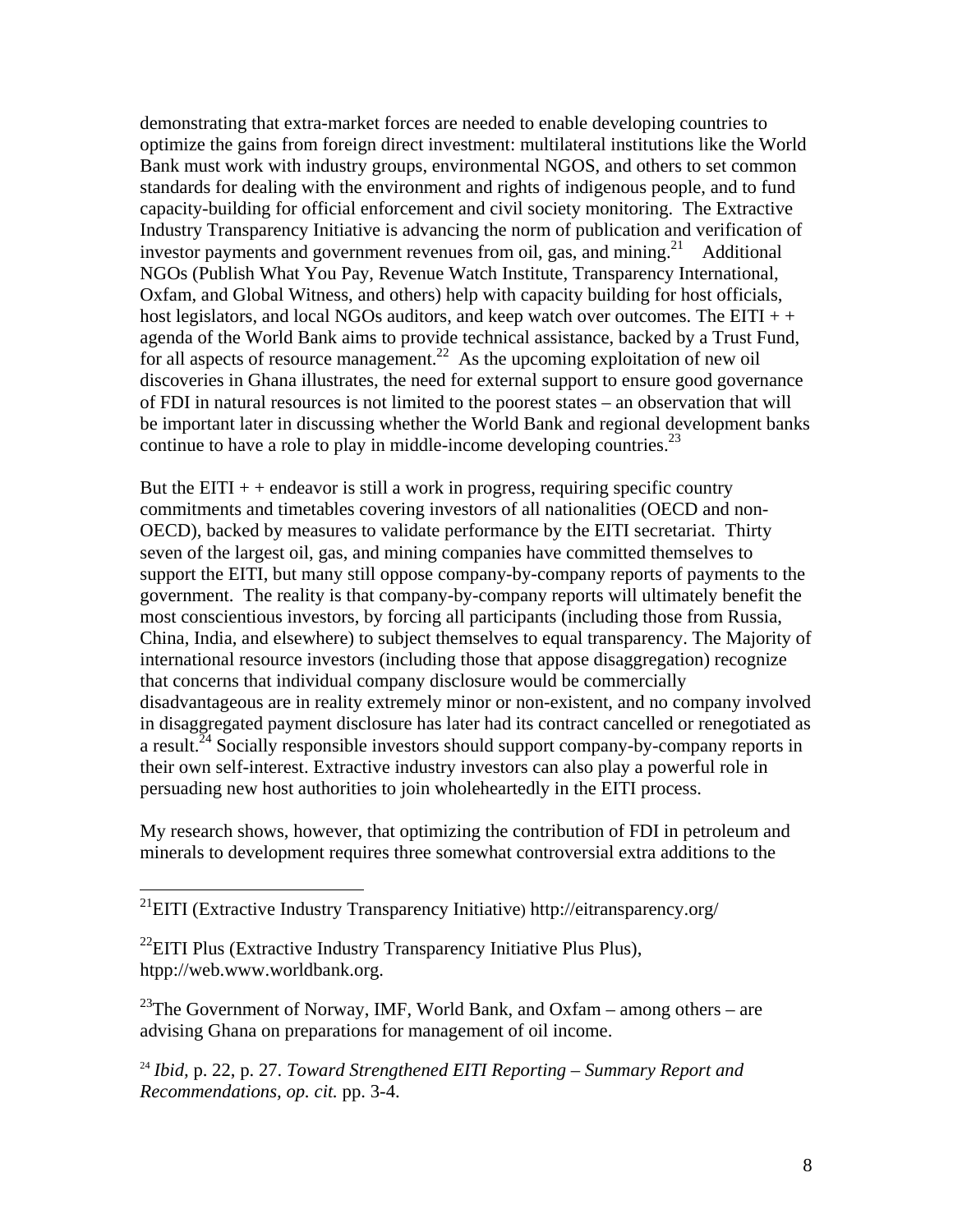$EITI + + agenda$ . The first is a need for external assistance in negotiating and (perhaps) renegotiating extractive industry FDI contracts. The World Bank Group and regional development bank already provide guarantees, insurance, and dispute settlement processes that help ensure contract stability. It is now becoming clear that the mantra that contract negotiations should be regarded as private undertakings between international corporations and host governments whereas enforcing the contracts is a public good is not sustainable.25 Multilateral financial institutions, bilateral assistance agencies, and international civil society groups need to provide assistance akin to the support for renegotiating extractive sector contracts – and bringing transfer pricing into line – in Liberia after the election of President Ellen Johnson Sirleaf.<sup>26</sup>

Second, as part of an expanded  $EITI + +$  agenda, multilateral training and support programs need to guide host countries to place greater emphasis on progressive taxes (income taxes) rather than regressive taxes (royalties and production sharing agreements).27 This recommendation may take some in the *pro-poor sustainable development policy community* by surprise since such an approach generally means lower up-front payments to the host government while the foreign investor recovers the initial investment. But progressive taxes (even with higher tax rates) make the attraction of FDI into the extractive sector easier, and – most importantly – allow host authorities to benefit more fully when oil, natural gas, and mineral prices rise*.* The top ten foreign-owned mining companies in Chile paid taxes of \$2.1 billion from 1991 to 2003, in contrast to payments on \$9.7 billion on the part of the two state-owned mining companies, despite greater output and lower costs, principally because they subtracted accelerated depreciation on new properties.<sup>28</sup> When accelerated depreciation finished, one foreignowned mine alone (Escondida) climbed from almost no tax payments to \$423 million in 2004. As a practical matter, most developing countries will simple not want to wait five

 $\overline{a}$ 

<sup>27</sup>"Taxation of the Mineral Section," Chapter 2 in James Otto, Craig Andrews, Fred Cawood, Michael Doggett, Pietro Guj, Frank Stermole, John Stermole, and John Tilton, *Mining Royalties. A Global Study of Their Impact on Investors, Government, and Civil Society* (Washington, DC: The World Bank, 2006).

 $^{25}$ Daniel Dumas, Head of Economic and Legal Section, Commonwealth Secretariat. "Extractive Industries Week: Improving Extractive Industries Benefits for the Poor," (Washington, DC: The World Bank, March 4, 2009).

<sup>&</sup>lt;sup>26</sup>Global Witness. "Heavy Mittal? A State with a State: The Inequitable Mineral Development Agreement between the Government of Liberal and Mittal Steal Holdings NV" (2006). Global Witness. "Update on the Renegotiation of the Mineral Development Agreement between Mittal Steel and the Government of Liberia," (August 2007). "Liberian legislature passes the Liberian Extractive Industry Transparency Initiative Act," Publish What You Pay.org, (last visited June 11, 2009).

<sup>28</sup>International Council on Mining & Metals (ICMM), *The Challenge of Mineral Wealth: Using Resource Endowments to Foster Sustainable Development. Chile: Country Case Study,* (2007).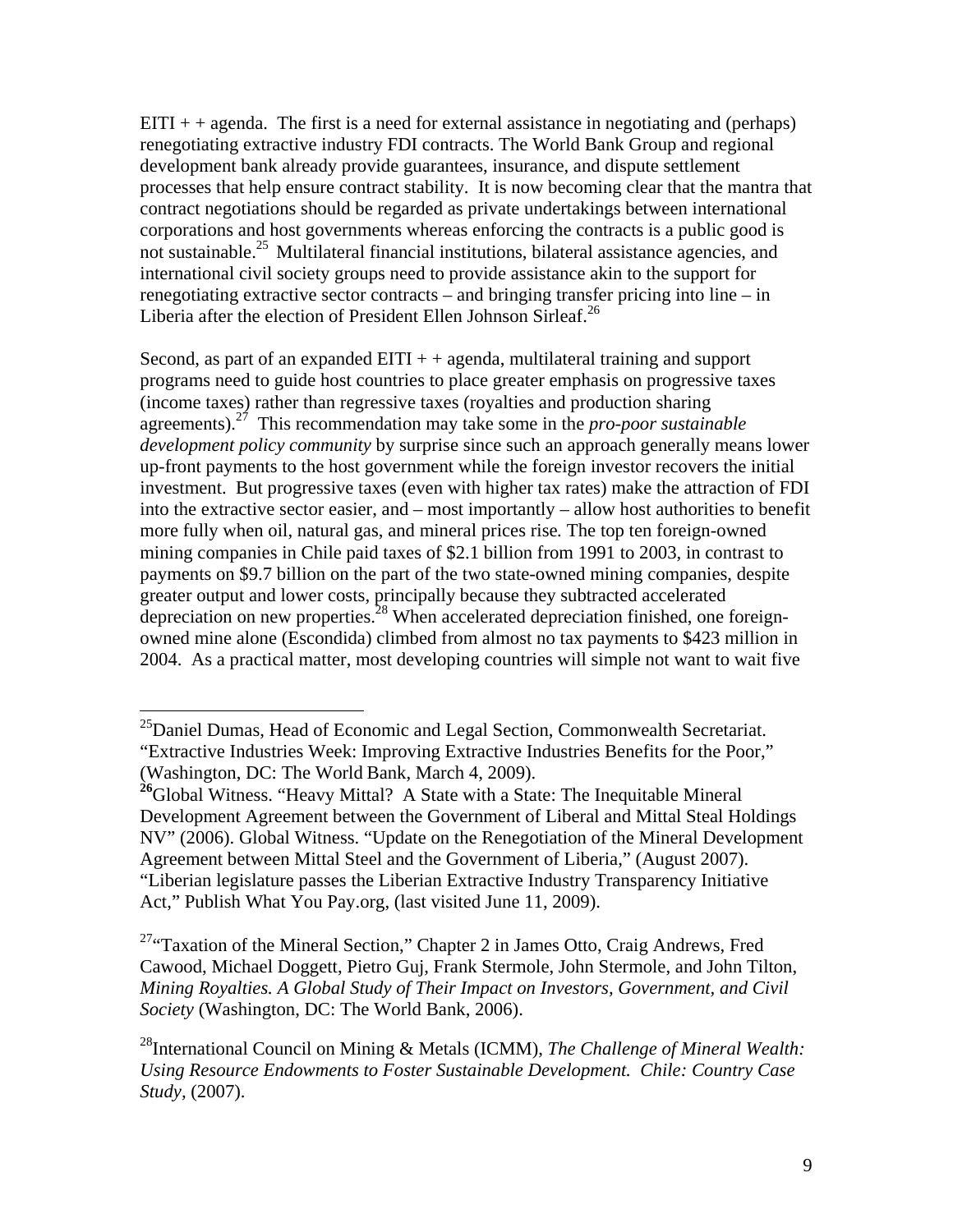or more years before receiving any tax revenue, so a mix of a (low) royalty and an income tax (even an excess profits income tax) is perhaps the most favorable outcome.

Third, recent experience shows that there is a need for eyes-wide-open caution about earmarking a share of extractive industry payments to be given to local communities. The history of some countries, like Nigeria, shows that local communities where natural resource investments lie are often left with very little to show from whatever revenues are captured from those investments. But contemporary evidence from the allocation of revenues directly to local authorities reveals that the latter have weak planning capability, little experience with tenders and contracts, and a tendency to adopt short-sighted expenditures on *futbol* stadiums and other popular undertakings beset by corruption even more pervasive than at the national level.<sup>29</sup> Perhaps a better model can be found in Chile's centralized budget allocations directed to roads and schools in mining regions that has resulted in measurably superior poverty reduction in Antofagasta.<sup>30</sup>

Within a setting of reasonable transparency and appropriate governance (corporate governance and host governance), a rich natural resource endowment can regain the stature it was assumed to occupy in early development text books, as the base for broadbased and lasting national development.

### **3. Not All Manufacturing FDI is "Good for Development".**

The evidence from the 1980s and 1990s showed that the model of imposing performance requirements on manufacturing FDI in protected national markets to compel technology transfer and promote import substitution did not work very well, if at all. International companies forced to form joint ventures with local partners held back their cutting edge technology, precisely because they feared "leakage" of production and marketing techniques. Cost/benefit analysis of plants built behind tariff walls shows that they actually subtracted from national welfare and inhibited host country growth. Most importantly, domestic content and joint venture mandates prevented the formation of closely integrated manufacturing supplier networks that analytic insight 5 (below) will show is where the most dynamic contribution to host country development can be found.

The empirical discovery that tighter controls on the operations of manufacturing multinationals hurt host economic prospects -- and fewer controls on manufacturing multinationals enhance the prospects for greater value-added and more competitive

29Author interviews, Peru, (June 2007). Cf. *Peru Phase III Spotlight Note*. (London: International Council on Mining and Minerals (ICMM), (August 2008).

<u>.</u>

 $30$  For evidence from Chile and other countries with mining industries, see International Council on Mining & Metals (ICMM) and Commonwealth Secretariat. "Minerals Taxation Regimes: A review of issues and challenges in their design and application," (London: ICMM and Commonwealth Secretariat, February 2009), Chapter 4,"Collection and distribution of mining taxes at the sub-national level."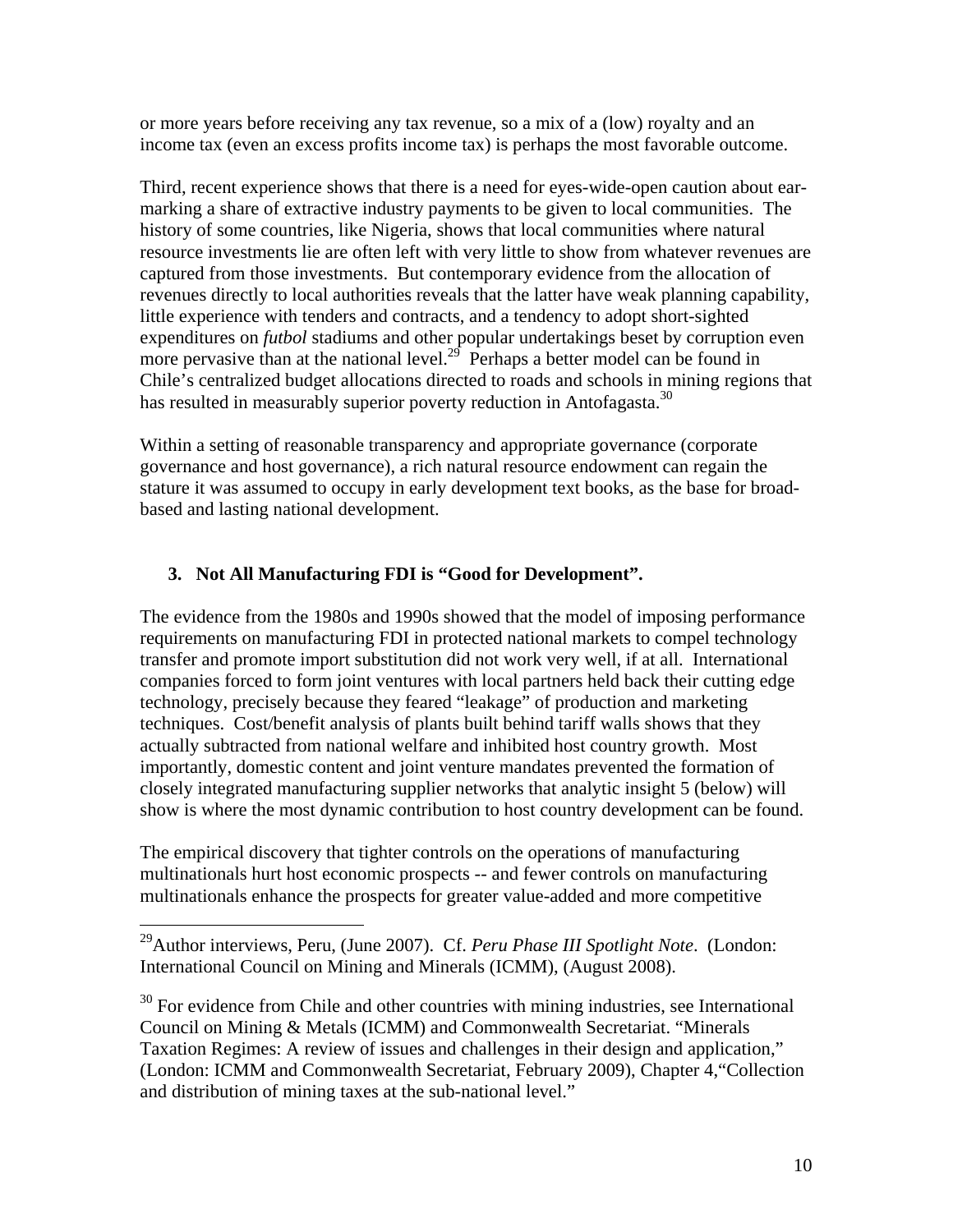backward linkages -- continues to take many in the *pro-poor sustainable development policy community* by surprise. Enthusiasm for performance requirements led some developing country representatives (backed by NGO advisers) to insist at the Hong Kong WTO Ministerial in 2005 that implementation of the TRIMs Agreement (Trade Related Investment Measures Agreement) – which bans domestic content and trade-balancing mandates – be pushed as far into the future as 2020. Contemporary policy advice from some quarters continues to champion use of these measures on manufacturing multinationals, as shown in the debate about revising the US model Bilateral Investment Treaty  $(BIT)$ .<sup>31</sup>

But the evidence consistently demonstrates that TRIMs – especially domestic content requirements – inhibit the contribution of manufacturing FDI to long-term sustainable growth.<sup>32</sup> The latest UNCTAD research on TRIMs  $(2007)$  – examining experiences in Argentina, Pakistan, Philippines, Ethiopia, and Vietnam -- reiterates what earlier studies have shown, namely how counterproductive performance requirements have turned out to be.<sup>33</sup> The supposed exception proves the rule: the growth of the motorcycle parts industry in Vietnam came about because the fundamental economics for Honda, Suzuki, and Yamaha to find local parts suppliers were favorable, not because of the legal requirement to meet a 60 percent domestic content. As for Vietnam's automotive industry, the evidence casts "doubt on the merit of TRIMs in fostering an indigenous automobile industry"; whereas in Vietnam's electronics industry, and wood, milk, cane sugar, and vegetable oil processing industries, "the merits of TRIMs may have been overrated."34

 $32$  Export performance requirements may offer more potential – export performance and trade-balancing requirements did play a catalytic role in encouraging international auto investors to build world-scale sized engine and final assembly plants in Mexico and Thailand in the late 1970s. The requirement to export stimulated international companies *to turn away from* building sub-scale plants to produce for protected national markets to creating world-scale production facilities. Export performance requirements or tradebalancing mandates that simply use trade rents to cross-subsidize a few exports from boutique plants, in contrast, do not lay the foundation for an international competitive industry.

33 UNCTAD, *Elimination of TRIMs: The Experience of Selected Developing Countries,*  UNCTAD Current Studies on FDI and Development No. 5. (2007).

<sup>34</sup> *Ibid*., pp. 133, 141-142.

1

<sup>&</sup>lt;sup>31</sup>Center for International Environmental Law, EarthJustice, Friends of the Earth US, Oxfam America, and Sierra Club, "Comments on the US Model Bilateral Investment Treaty (BIT)," Document ID USTR-2009-0019-0027.1, (July 31, 2009), http://www.regulations.gov/search/Regs/home.html#documentDetail?R=0900006480a02 066, (last visited August 7, 2009). Working Group on Development and Environment in the Americas, *Foreign Investment and Sustainable Development: Lessons from the Americas*. (Washington, DC: Heinrich Boll Foundation North America, 2008).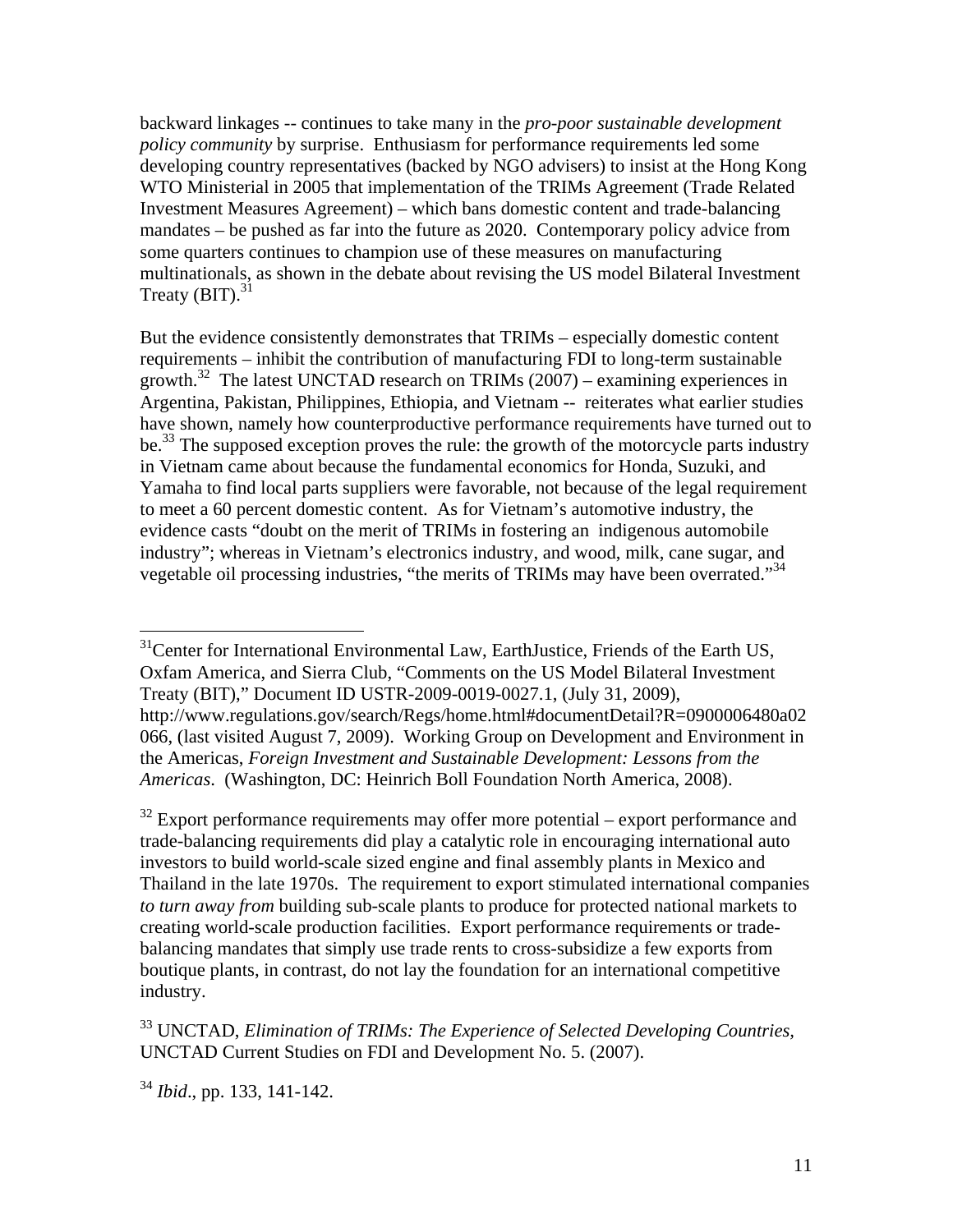The *pro-poor sustainable development policy community* – including World Bank and regional development banks, national assistance agencies (Export-Import credit agencies, official Political Risk Insurers, as well as AID agencies), and civil society NGOs – will want to endorse the TRIMs Agreement and drop efforts to change the US Model BIT in this particular area, and discourage host imposition of performance requirements on multinational manufacturing investors. As the concluding section of this chapter points out, such a stance is a far cry from contemporary reality.

### **4. Applying External Pressure to Help Low-Skilled Workers without Generating Counterproductive Consequences is Difficult but Not Impossible.**

As noted earlier, there is abundant evidence that FDI in low-skill intensive manufacturing and assembly in poorer as well as middle-income countries can have important developmental impacts. Paul Romer chose Mauritius when it was one of the world's poorest countries as an example in which low-skill intensive FDI could have a transformative influence on the economy.<sup>35</sup> Foreign investors fueled a growth record that ranked Mauritius seventh among the fifteen most successful exporters of manufactured products in the world, reaching more than \$1.2 billion in 2008 (51 percent of all exports), with 413 companies employing 65,000 workers. The Dominican Republic had a per capita GDP only two-thirds as high as Mauritius when the government started to lure FDI into manufacturing and assembly. By 2008, total zone investment exceeded \$1 billion, total zone employment was 155,000, and total zone exports reached \$4.5 billion (65% of all exports). In Kenya, 10-15 percent of all formal employment consists of smallhold farmers becoming "indirect exporters" of fresh vegetables and flowers via multinational corporate networks (50-60,000 employed directly and some 500,000 in associated activities related to cut flowers alone in 2008).<sup>36</sup> Production of garments, footwear, toys and other such products for export can provide a channel out of rural areas, and out of the informal economy, for hundreds of thousands of workers. In Bangladesh, foreign investors and indigenous subcontractors lobbied against Muslim traditions prohibiting women from working in factories. Today, two million workers, predominantly female, are employed in Bangladesh's garment export sector, earning 25 percent more than the country's average monthly per capita income.<sup>37</sup>

 $\overline{a}$ 

<sup>37</sup> *The Role of Labor-Related Issues in the Foreign Assistance Framework: Bangladesh Labor Assessment* (Washington, DC: USAID, draft, November 2008).

<sup>&</sup>lt;sup>35</sup> Paul Romer, "Two Strategies for Economic Development: Using Ideas and Producing Ideas," *Proceedings of the World Bank Annual Conference on Development Economics,* (Washington, DC: World Bank, 1992).

<sup>36</sup>Jane Ngige, Kenya Flower Council. August 5, 2009. "Roses from Kenya Bloom," Management Talk Q&A, http://www.123jump.com, (last visited on September 23, 2009). David E. Bell, Brian Milder, Mary Shelman, *Vegpro Group; Growing in Harmony*, (Harvard Business School Case 9-508-001, December, 2007).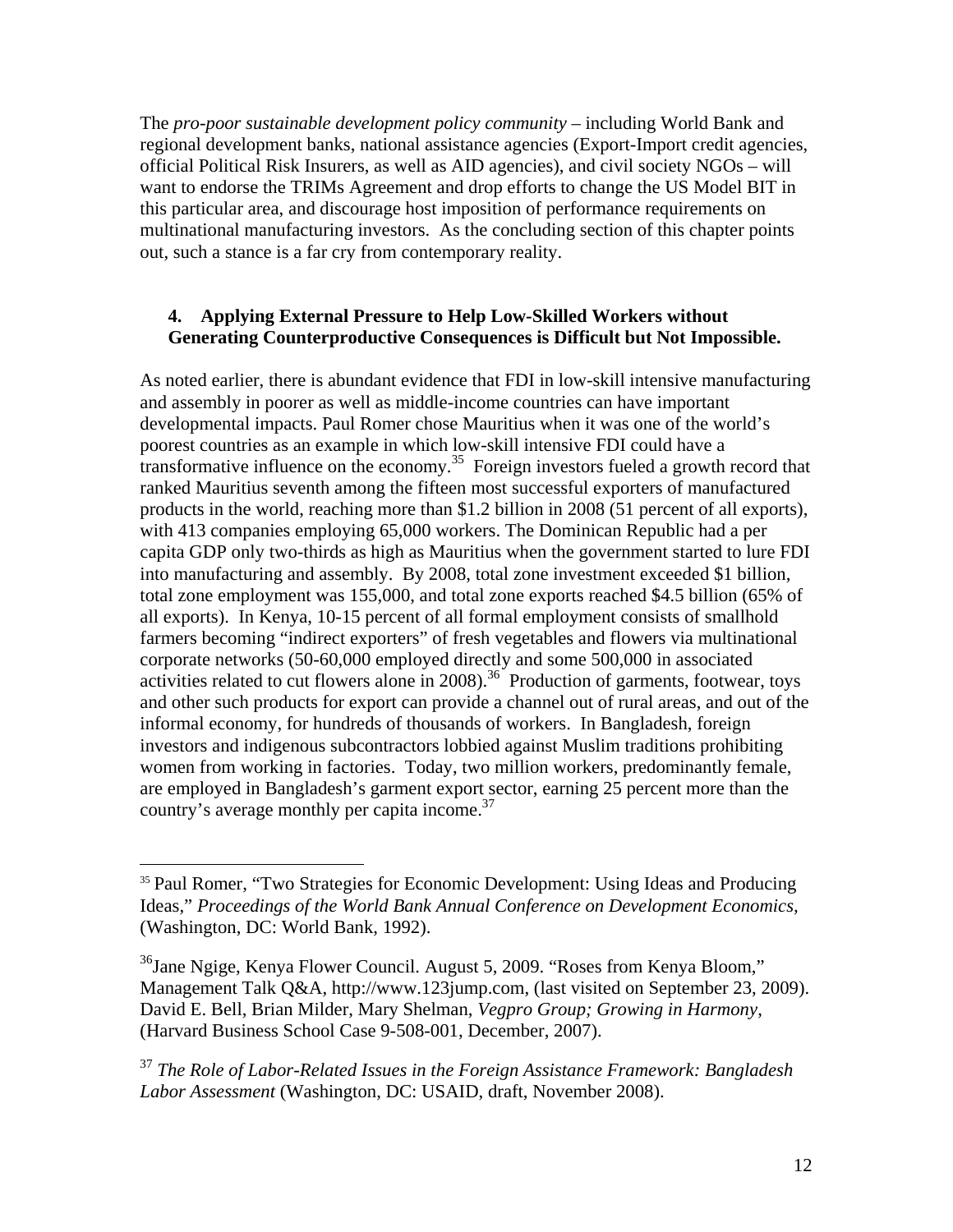To combat sweatshop abuses in Export Processing Zones and Free Trade Zones is a notoriously complicated undertaking. The most successful "campaigns" frequently involve multiple international and local participants, including labor unions, NGOs, and independent auditors and monitors. The struggle to unionize Haynes TOS Dominicana plant, for example -- which produces fabric for T-shirts and is one of the largest textile manufacturers in the Dominican Republic's export industry -- lasted from 2006 to 2008. The Workers Rights Consortium (WRC), an independent labor right monitoring organization founded by university administrators, labor experts, and student activists launched an investigation of worker complaints in October 2006.<sup>38</sup> WRC has more than 150 college and university affiliates concerned about garments bearing their collegiate logos. The AFL-CIO's Solidarity Center provided technical and legal support during the unionization drive. After Haynes became a member of the Fair Labor Association (FLA), an NGO with socially responsible companies, universities, and civil society organizations on its Board, the FLA received a complaint (February 2008) about noncompliance with the FLA Code of Conduct in the area of freedom of association and collective bargaining and initiated consultations among all the stakeholders.<sup>39</sup> At the end of tough but successful bargaining, Haynes and the Syndicato de Trabajadores TOS Dominicana signed their first collective agreement on August 12, 2008.<sup>40</sup>

In a slightly different application of external pressures, the campaign to help workers at the Legumex fruit and vegetable processing plant in Guatemala was launched by the National Labor Committee (NLC), an NGO formed to combat sweatshop abuses with backing from organized labor.<sup>41</sup> The NLC worked through a local NGO, the Center for Education and Support for Local Development (CEADEL), to ensure all workers earned at least the minimum wage, were paid for overtime, were inscribed in the Guatemalan Social Security Institute, had protective gear to wear in the cutting areas, and enjoyed new bathrooms and a cafeteria with tables and chairs. On March 18, 2007, the NLC, CEADEL, the US buyer, and the plant management signed an agreement confirming these "major improvements", as characterized by the NLC.<sup>42</sup>

It is by no means certain, of course, that even highly coordinated intensive campaigns will be successful. Beginning in 2008 the Russell Corporation, privately-held within the

 $\overline{a}$ 

40AFL-CIO American Center for International Labor Solidarity, "Dominican Garment Workers Sign First Contract," (August 12, 2008), http://www.solidaritycenter.org.

 $41$  Harvest of Shame at http://www.nlcnet.org.

 $42$  Harvest of Shame Update: Major Improvements at Legumex in Guatemala, http://www.nlcnet.org.

<sup>&</sup>lt;sup>38</sup> The WRC Report is available at:

http://www.workersrights.org/Freports/TOS*Dominicana*\_Report\_06-06-07.pdf.

<sup>39</sup> Third Party Complaint Regarding TOS *Dominicana*, Dominican Republic, August 20, 2008 at: http://www.fairlabor.org.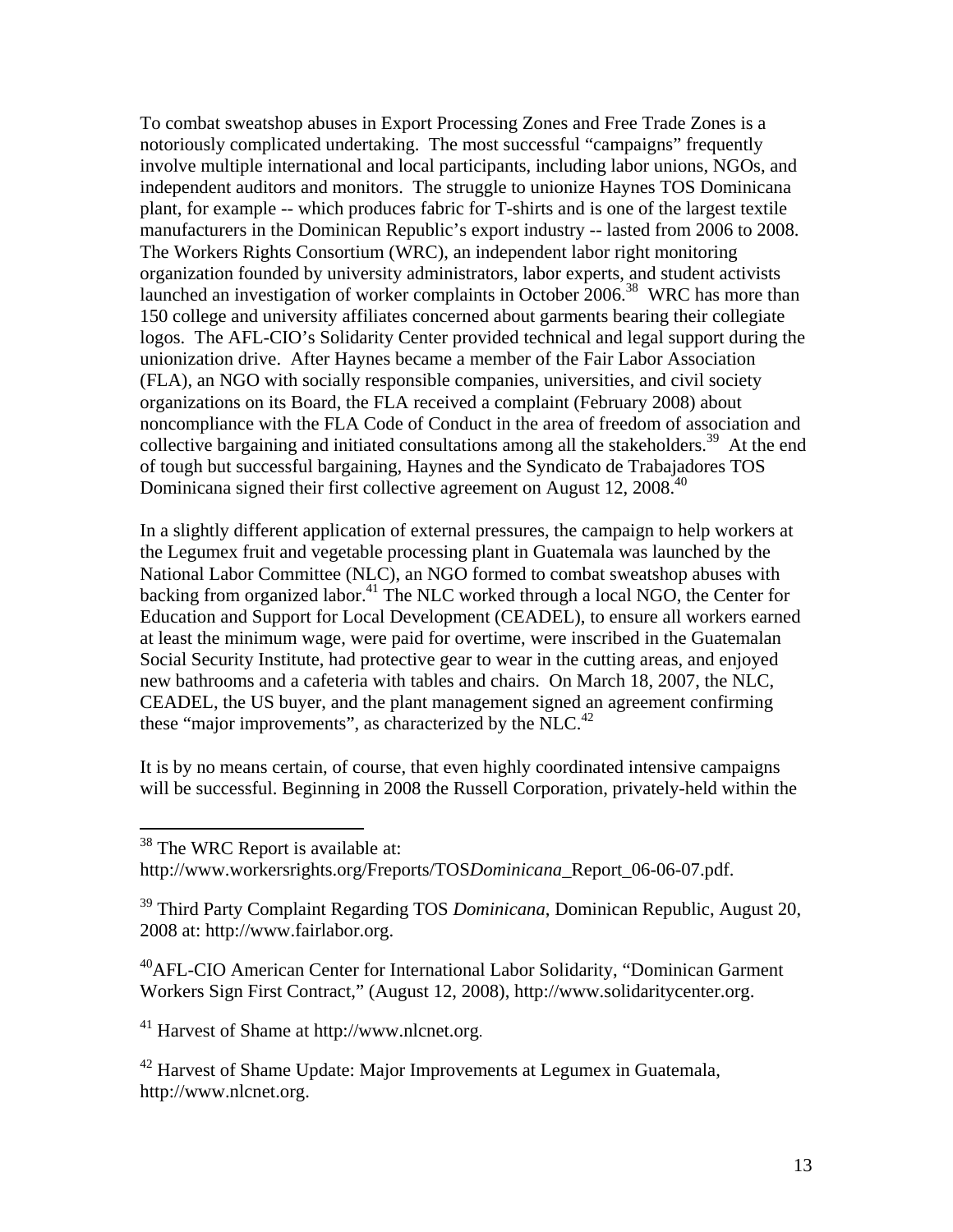Berkshire Hathaway investment group, faced pressures across a broad front because of complaints about labor practices at its Jerzees de Honduras plant. The Workers Right Consortium asserted that Russell managers had carried out a campaign of retaliation and intimidation against members of the company union Sitrajerseesh, which led to closure of the plant in January 2009.<sup>43</sup> WRC insisted upon re-opening of the plant and reinstatement of the workers. Major universities – including Duke, University of Wisconsin, University of Michigan, and Georgetown University – launched a boycott of Russell. In May, sixty-five US Congress members wrote to the Russell senior management expressing concern about labor practices. In June, Russell was placed on probation by the Fair Labor Association – first in FLA history -- for failure to follow through on a remediation plan for the workers. $44$ 

In the context of campaigns such as these, it is odd – but not unusual – to discover international trade union representatives claiming that they should be the exclusive advocates for the interests of developing country workers, and denying any standing to NGOs and other civil society labor rights organizations.<sup>45</sup> It is undeniable that local unions might be able to have closest continual contact with the plight of workers, and avoid the disadvantages that external attempts to spot check conditions under possibly faked conditions encounter. But the depiction of independent democratically-run trade unions aiming solely to represent the best interests of their membership – as idealized in textbooks about the role of trade unions in developed countries<sup>46</sup> – often differs significantly from the politically-connected, extortion-focused, corrupt organizations found on the ground. $47$ 

 $\overline{a}$ 

<sup>44</sup> Fair Labor Association, "The FLA Board today issued a new resolution regarding Russell Corporation," http://www.fairlabor.org, (last visited on August 6, 2009).

45Comments of Ellie Larson, Executive Director, Solidarity Center, and Mark Hankin, Senior Assistant for Program Development, Solidarity Center, at *Labor Forum; The Role of the Labor Sector in Promoting US Foreign Assistance Goals: Lessons Learned to Date*, (Washington, DC: USAID, June 30, 2009). Presentation of Dwight Justice. "Assessing Freedom of Association," National Academies of Science, *Quality of Information: Summary of a Workshop* (Washington, DC: National Research Council of the National Academies, 2003), pp. 27-29.

46 George J. Borjas. *Labor Economics*, Fourth edition (Boston: McGraw-Hill 2007). James T. Bennett and B. Ed. Kaugman, eds., *What Do Unions Do? A Twenty-Year Perspective*. (New Brunswick: Transaction Publishers, 2007).

<sup>47</sup> *The Role of Labor-Related Issues in the Foreign Assistance Framework: Bangladesh Labor Assessment*, 2008, *op. cit*. *The Role of the Labor Sector in the Foreign Assistance* 

 $43$  Workers Rights Consortium, "Russell Corporation's Rights Violations Threaten 1800 jobs in Honduras," http://www.workersrights.org, (last visited August 6, 2009). International Trade Union Confederation, (ITUC), "Annual Survey of Violations of Trade Union Rights in the Americas," http://www.solidaritycenter.org, (last visited August 6, 2009).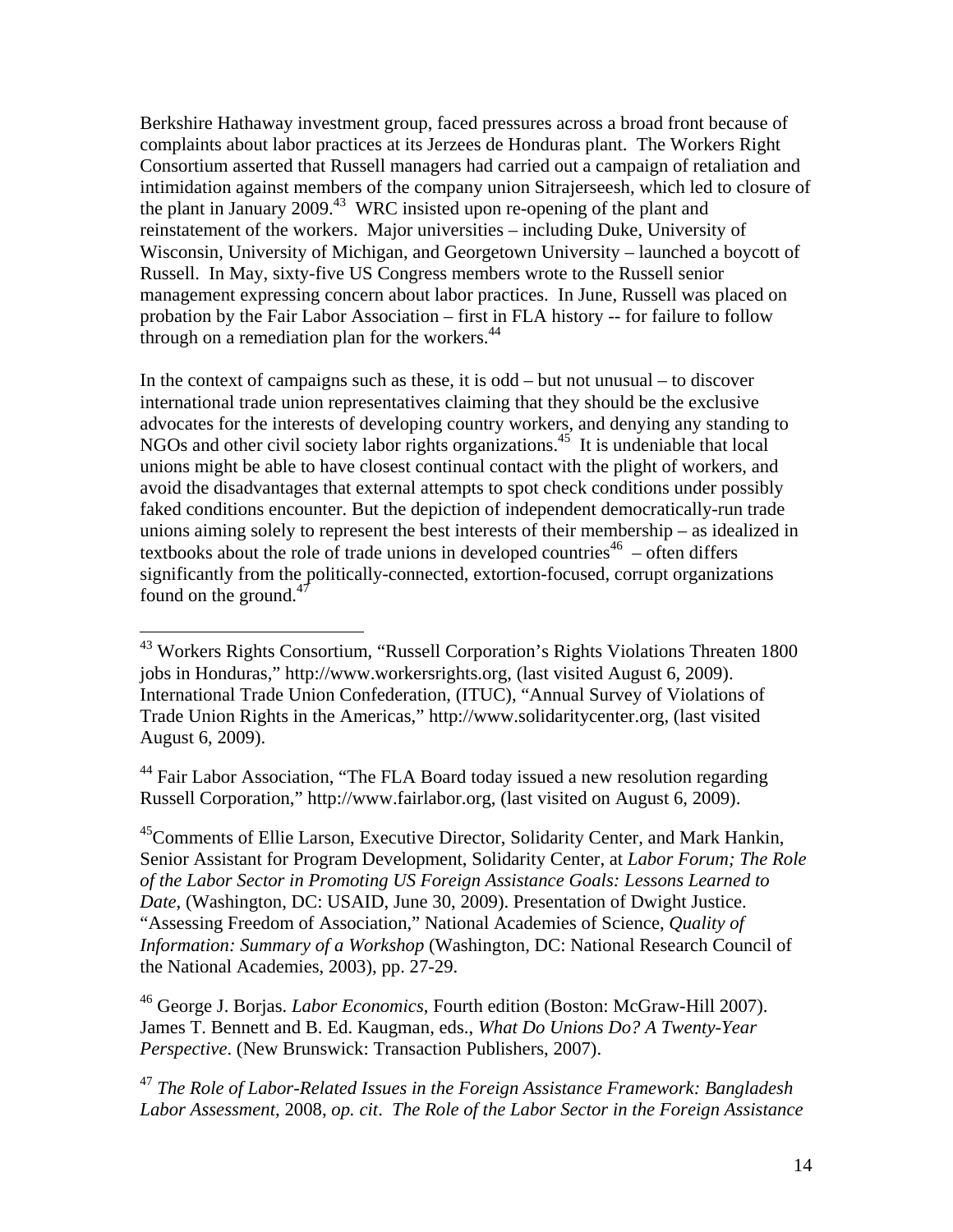A somewhat unexpected ally in the struggle for better treatment of workers may be found within the ranks of higher-skill multinational investors. International companies producing more sophisticated goods and services – long accustomed to following more progressive human resource policies themselves -- have sometimes played a central role in reducing conflict and extending the recognition of core labor standards to Export Processing Zones and Free Trade Zones. In the Dominican Republic, Philippines, and Costa Rica household names from the US and European business communities helped broker the passage of ILO-consistent labor laws that extended nationwide, and pushed for more effective enforcement of the resulting regulations on the local level, including communal disciplining of violators, in the self-interested search for "labor peace".<sup>48</sup> Intel and Siemens are simply not willing to tolerate the strife and reputational threat posed by labor abuse in low-skill plants next door. When host countries are successful in attracting middle-skill foreign investors to build plants alongside low-skill foreign investors (see analytic insight 5, next), there may be "labor institution externalities" that accompany this upgrading of the mix of investors.

With regard to appropriate wage levels, foreign investors in low-skill intensive manufacturing and assembly – like other foreign investors -- almost universally offer higher levels of wages and benefits than comparable local firms. In Madagascar, for example, Mireille Razafindrakoto and Francois Roubaud found that foreign investors in export processing zones paid 15-20 percent more than what workers with similar qualifications received elsewhere in the economy, after holding education level, extent of professional experience, and length of tenure in the enterprise constant.<sup>49</sup> The evidence from Latin America and Africa shows a similar wage-premium, including in low-skilled operations.50 Robert Lipsey goes so far as to enunciate a "universal rule" that foreignowned firms and plants pay higher wages than domestically owned ones.<sup>51</sup>

*Framework: Honduras Labor Assessment***.** (Washington, DC: USAID, draft, January 2009). Heba F. El-Shazli, Regional Program Director, Middle East, Solidarity Center, comments on the official labor federations in Egypt and Algeria. (Washington, DC: Labor Forum; The Role of the Labor Sector in Promoting US Foreign Assistance Goals: Lessons Learned to Date, June 30, 2009).

 $\overline{a}$ 

48Moran, *Beyond Sweatshops: Foreign Direct Investment and Globalization in Developing Nations*, *op. cit*., US Secretary of State's Award for Corporate Excellence 2009. Background materials on Intel, US Embassy San Jose, (June, 2009).

49Mireille Razafindrakoto and Francois Roubaud, "*Les Entreprises Franches a Madagascar: Economie d'enclave ou promesse d'une nouvelle prosperite? Nouvel exclavage ou opportunite pour le developpement du Pays*?," *Economie de Madagascar, No. 2.,* (1995).

 $^{50}$ Brian Aitken, Ann Harrison, and Robert E. Lipsey. "Wages and Foreign Ownership: A Comparative Study of Mexico, Venezuela, and the United States," *Journal of International Economics* 40(3-4) (1996). pp. 345-71; Dirk Willem te Velde and Oliver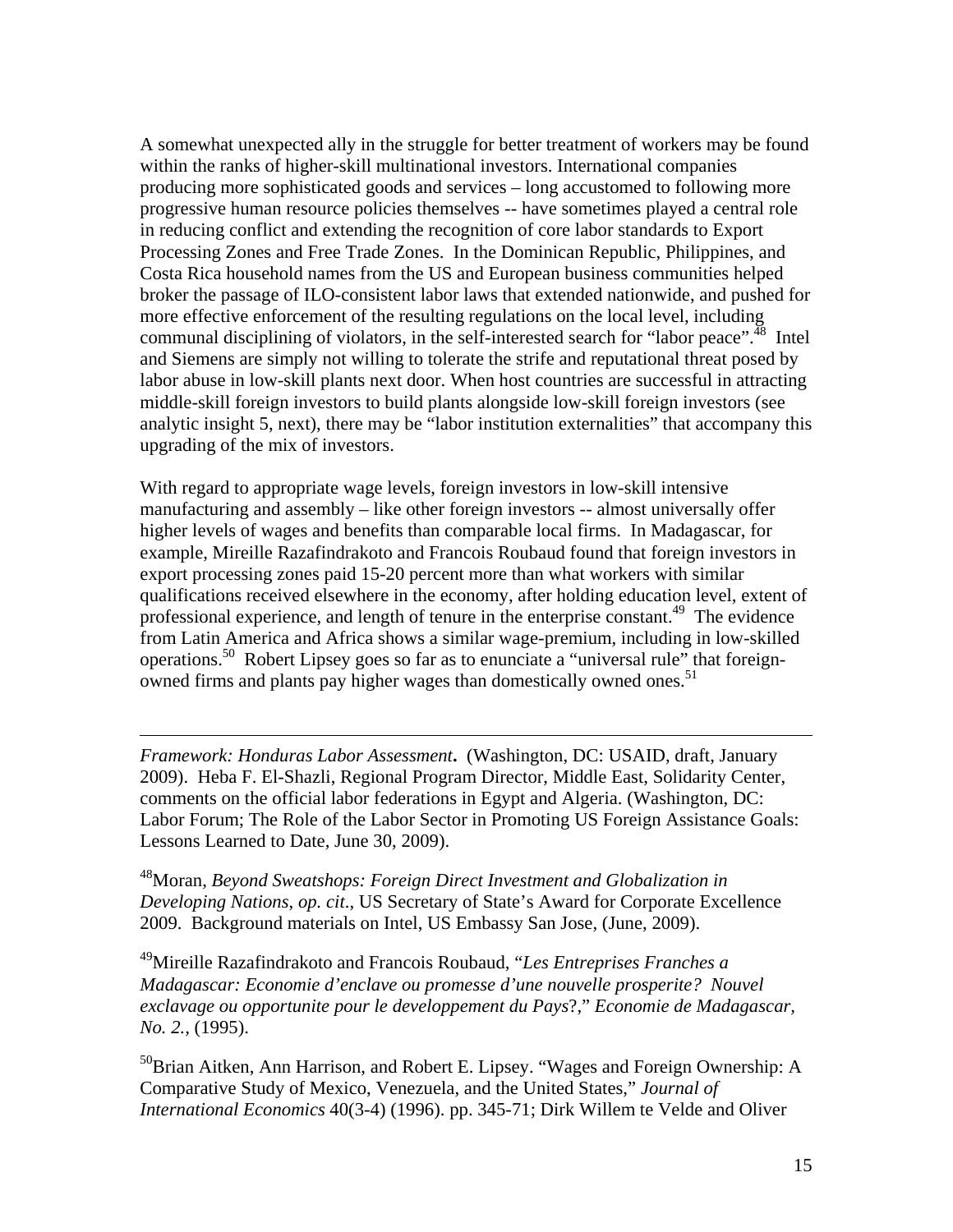Edward "Monty" Graham double-checked to see whether such wage-premiums might be more pronounced in richer developing countries, and less evident in poorer developing countries, and discovered exactly the opposite: compensation per indigenous employee in foreign plants in the manufacturing sector is larger, as a multiple of average compensation per employee in the local manufacturing sector, in poorer countries than the middle-income developing countries.<sup>52</sup> In the latter, the ratio of foreign-paid wages to indigenous-firm wages in manufacturing is 1.8; in low-income developing countries, the ratio of foreign-paid wages to indigenous-firm wages in manufacturing is 2.0, or twice as high as average compensation in the local manufacturing sector.<sup>53</sup>

But actual wage levels may nonetheless be dismayingly low, causing justifiable consternation on the part of external observers. What might be done about this? Trying to find an answer poses genuine quandaries for the pro-poor sustainable development community.

My own reading of the evidence is quite pessimistic about how to design policies to intervene in markets directly to advance the interests of workers through higher wages, without having counterproductive effects.<sup>54</sup> High minimum wages and living wages not tied to relative productivity tend to make exporters uncompetitive. Living wages calculated to support worker families of regional average size discriminate against younger, older, and single workers (this outcome is unaddressed, and simply ignored, by many pro-labor organizations.)<sup>55</sup> High minimum wages act as a disincentive for hiring of

Morrissey.,"Do Workers in Africa Get a Wage Premium if Employed in Firms Owned by Foreigners?," *Journal of African Economies*, Volume 12, Number 1 (2003), pp. 41-73.

 $\overline{a}$ 

<sup>51</sup>Lipsey, Robert. "Measuring the Impacts of FDI in Central and Eastern Europe," (Cambridge, MA: National Bureau of Economic Research. Working paper 12808. 2006). Alexander Hijzen, "Do Multinationals Promote Better Pay and Working Conditions?," (*OECD Observer* No 269. Organisation for Economic Co-operation and Development (OECD): October, 2008).

52Edward M. Graham, *Fighting the Wrong Enemy: Antiglobal Activists and Multinational Enterprises* (Washington, DC: The Institute for International Economics, 2000), Table 4- 2, pp. 93-94.

 $53$ Graham removes salaries for foreign managers and supervisors from these calculations.

54For more analytics, see Moran, *Beyond Sweatshops: Foreign Direct Investment and Globalization in Developing Nations*, *op cit.*

<sup>55</sup> International Labor Organization. *Declaration on Social Justice for a Fair Globalization*. Geneva: ILO, June 2008. Organization for Economic Co-operation and Development (OECD) Watch. *Key issues for a review of the OECD Guidelines*. December 2009. http://www.oecdwatch.org.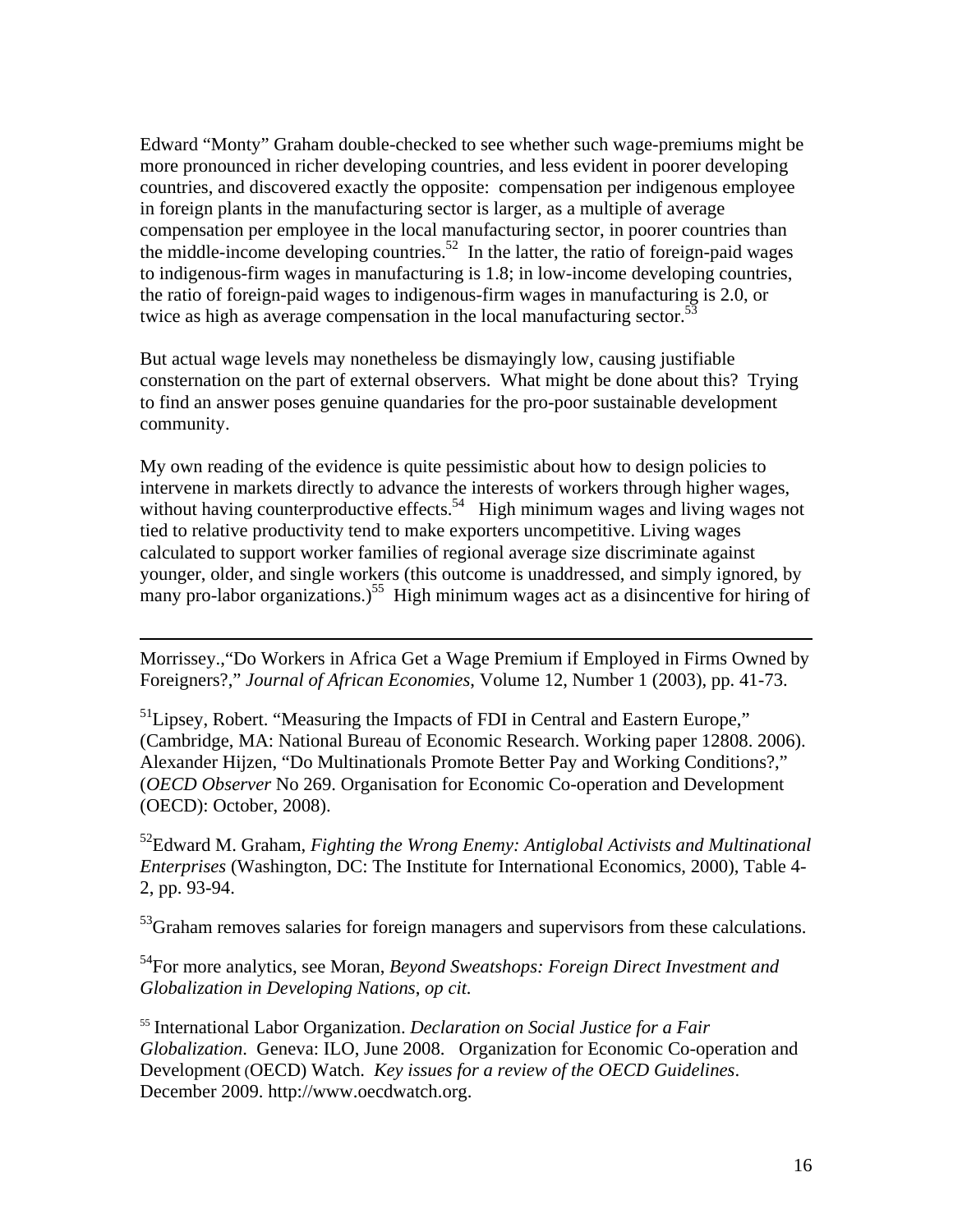entry-level and other lesser-skilled workers. The most effective public policy to augment the earnings of low-skilled workers – besides skill-training to improve their productivity – is an earned income tax credit or other form of negative income tax, which is quite expensive for any government to implement.

One idea that may hold promise is the following: pressure from CSR and NGO groups on international companies that produce or sell highly-branded or collegiate-logo products to ensure that lowest level workers receive what might be called a "decent wage", say prevailing wage per skill level plus a premium of 20 per cent. But any such decent-wage system must be designed to transfer oligopoly rents from the international marketer or retailer (or from consumers) to the workers; it cannot simply insist that production companies and their subcontractors pay above-market wages and absorb the costs themselves. A direct transfer mechanism from consumers, or from branded oligopolists, to production-line workers is a feature of many "fair trade" arrangements: in the Kenya flower industry, companies that want to qualify for the Fair Trade label promise to assign eight percent of the free-on-board price for flowers to education and health initiatives as determined by worker-management committees. 56 Wages and benefits for each worker depend upon experience and performance, but – in the case of one of the largest international flower and fresh vegetable exporters, Vegpro of Canada – is 15-20 percent above the sector minimum wage for entry level workers and 30-40 percent higher for more experienced workers.<sup>57</sup>

### **5. Using FDI to Diversify Production (and Exports) and Move from Lower-Skilled to Higher-Skilled FDI Operations is the New Frontier for Development Policy.**

Although popular preoccupation about globalization and worker issues in the developing world focuses on low-wage sweatshop-type concerns, the data show clearly that by far the majority of manufacturing FDI in developing countries flows to more advanced industrial sectors rather than to garment, footwear, and other lowest-skilled operations, and the weighting toward more skill-intensive investor operations is speeding up over time.

As Table 1 demonstrates, the flow of manufacturing FDI to medium-skilled activities such as transportation equipment, chemicals, rubber, plastic products, industrial machinery, electronics and electrical assemblies is nearly ten times greater each year than the flow to low-skilled, labor-intensive operations, and has been speeding up over time. The ratio between higher and lower skill-intensive activities was approximately five times larger in the period 1989-1991, but almost times ten larger in the period 2004-2006.

<sup>56</sup> Bell, Milder, and Shelman, *Vegpro Group; Growing in Harmony*, Harvard Business School Case 9-508-001, *op. cit*.

<sup>57</sup>*Ibid.*, p. 12.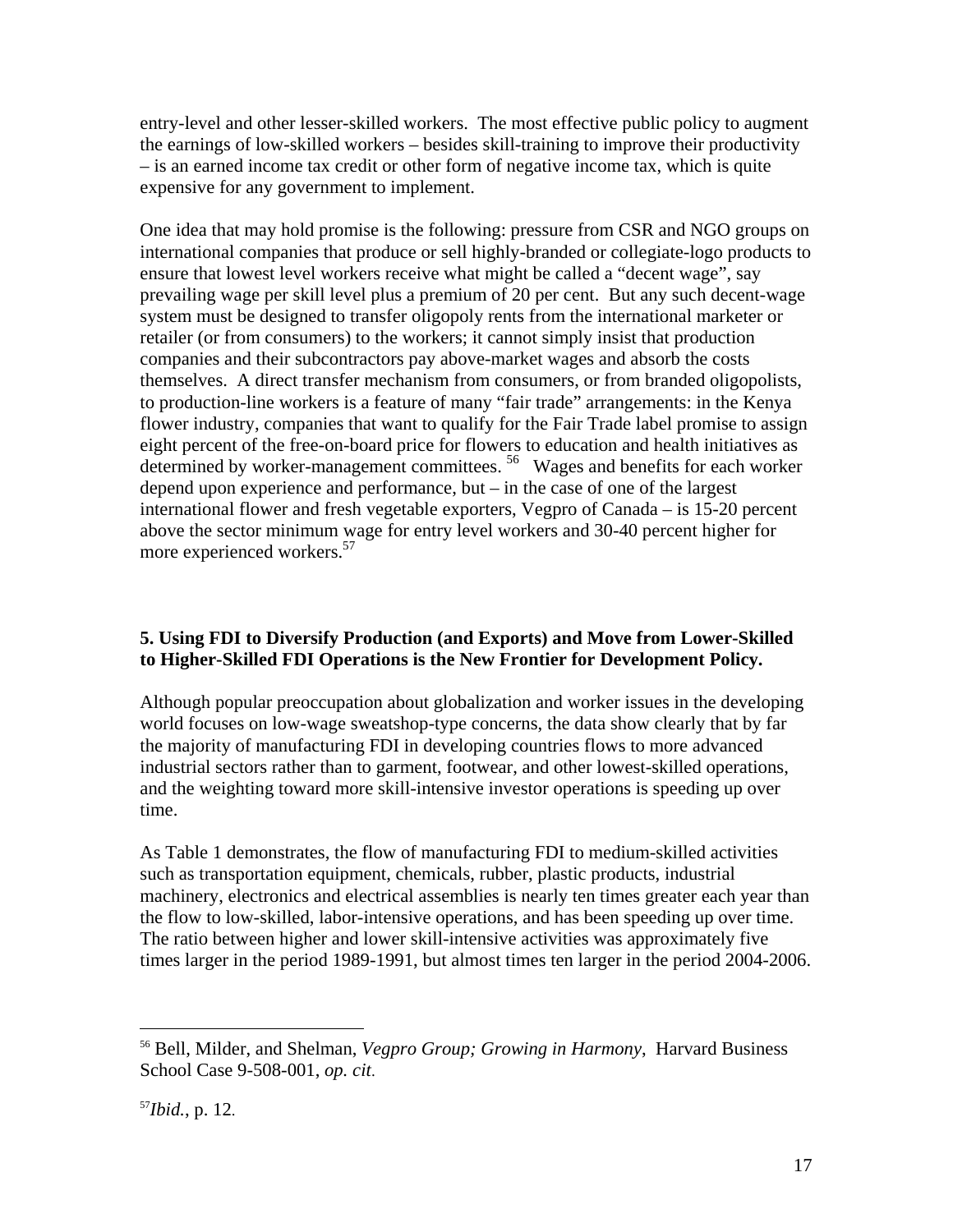If the stock of manufacturing FDI is substituted for the flow, similar results hold true: a ratio of seven to one in 1990, a ratio of ten to one in 2006 (these ratios are probably understated, moreover, since data on FDI stocks typically do not provide accurate information on reinvested earnings and allowances for accelerated depreciation which are concentrated in the more capital-intensive higher-skilled FDI operations).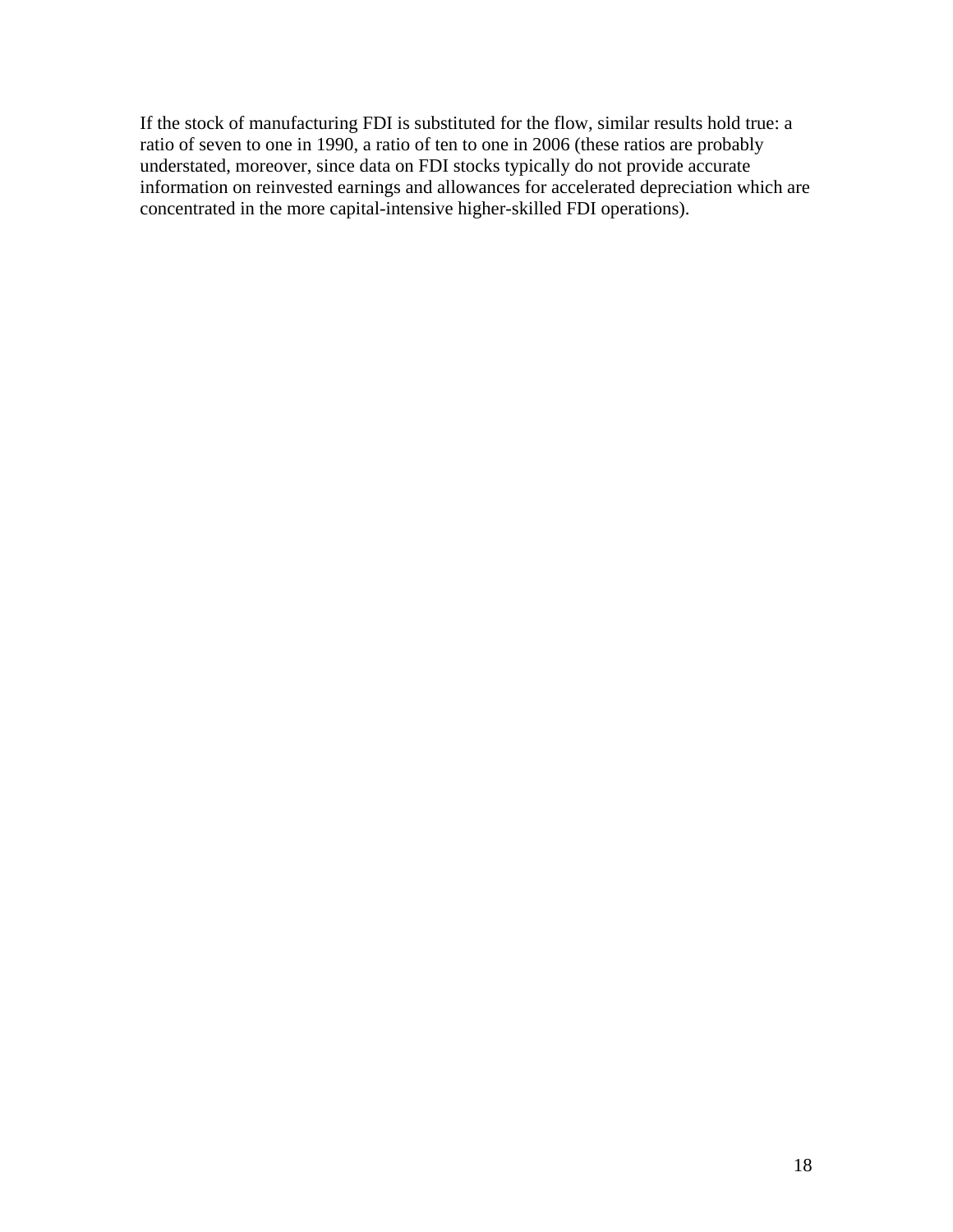#### Table 1

#### Manufacturing MNC Operations in Developing Countries

|                                      | <b>FDI</b> Flows<br>(millions of dollars) |                               |                               | <b>FDI</b> Stocks<br>(millions of dollars) |           |           |
|--------------------------------------|-------------------------------------------|-------------------------------|-------------------------------|--------------------------------------------|-----------|-----------|
|                                      | 1989-1991<br>(annual average)             | 1999-2000<br>(annual average) | 2004-2006<br>(annual average) | 1990                                       | 1999      | 2006      |
| Lowest-<br>Skilled<br><b>Sectors</b> | \$2,860                                   | \$3,100                       | \$9,526                       | \$19,885                                   | \$46,864  | \$65,134  |
| Higher-<br>Skilled<br>Sectors        | \$13,270                                  | \$52,800                      | \$92,818                      | \$134,686                                  | \$505,928 | \$653,277 |

For a complete breakdown by sector, see Annex I (FDI flows) and Annex II (FDI stocks) from the UNCTAD data base in my forthcoming book, Moran, *Foreign Direct Investment and Development: Launching a Second Generation of Policy Research, Avoiding the Mistakes of the First***, (**Washington, DC: Peterson Institute of International Economics, forthcoming 2010).

How great are the benefits that come from the liberalization of trade and investment as host countries move up the latter from low-skilled to higher-skilled FDI activities?

The standard models that dominate economic calculations today far underestimate the potential benefits from the continuous opening of developing countries to trade-and-FDI simultaneously. This is because such models implicitly assume that all the goods and services that can be produced in a given economy are already "known", and the gains from trade-and-FDI liberalization come simply from letting firms and workers do what they are already capable of doing more efficiently.<sup>58</sup>

<sup>&</sup>lt;sup>58</sup>Paul Romer, "New Goods, Old Theory, and the Welfare Costs of Trade Restrictions," *Journal of Development Economics* 43, (1994). I am grateful for help on contemporary modeling of trade and investment impacts from William Cline and Kamal Saggi.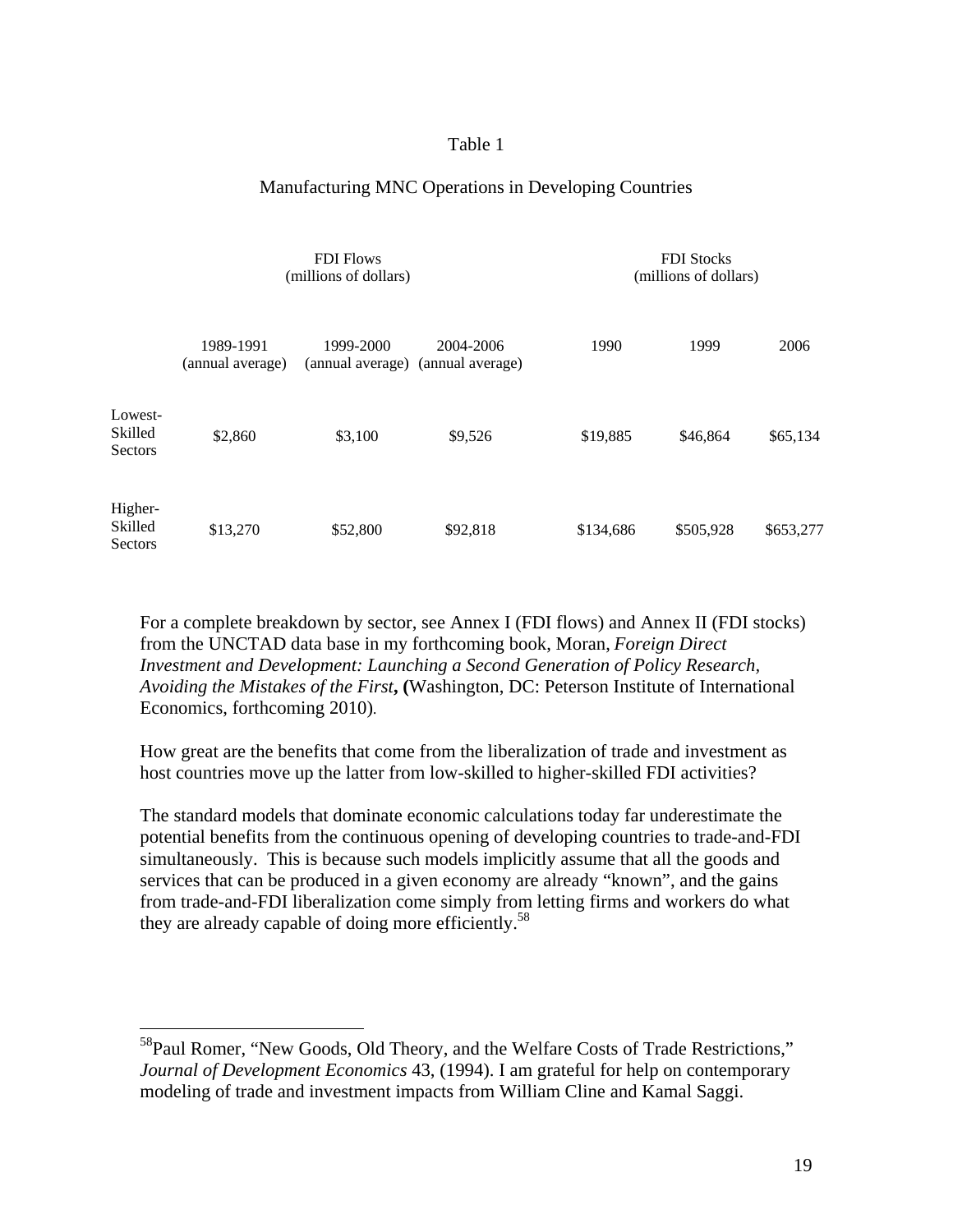But this assumption is obviously inaccurate, argue Ricardo Hausmann and Dani Rodrik.<sup>59</sup> Dynamic comparative advantage means that entrepreneurs do not already "know" all the production possibilities within a given economy. The key to development is to identify new and more sophisticated activities, and bring them into being. Here foreign investment can play a key role, carrying a host economy with one leap to the cutting edge of technology and management in some novel industry. When Texas Instruments brings advanced electronics for the first time into the Philippines, or Volkswagen brings high performance auto parts for the first time into Slovakia, or Seagate brings disk drive manufacture for the first time into Malaysia, four hitherto underappreciated accomplishments are being realized simultaneously. Texas Instruments, Volkswagen, and Seagate are helping the host country to move up the ladder from low-skilled activities to higher-skilled activities; they are helping to diversify exports; they are placing the host along the frontier of best practices in the international industry; and they are hooking the host into every improvement and advance that takes place in the industry anywhere on a near real-time basis. The resulting benefits from foreign investment are on the order of **ten to twenty times greater** than what models estimate when the host simply does more of what it already does more efficiently.<sup>60</sup>

But using FDI to help transform the production and export base of a country does not come about easily. As Hausmann and Rodrik point out, there are important market failures that inhibit this process from taking place naturally when hosts simply lower barriers to trade and FDI. These market failures include coordination externalities (hosts must ensure reliable infrastructure and access to specific-skilled healthy workers and technicians), information asymmetries (hosts must prepare customized proposals for firsttime investors), and appropriation problems (risk averse multinationals often prefer to do follow-the-leader rather than first-mover investment). There are environmental standards that have to be set, and enforced, to cover electronics and auto parts plants, no less than mines and refineries.

To overcome these market failures – and allow the host to upgrade and diversify its economic activities and export base – requires up-front expenditures and sustained effort, in addition to the liberalization of trade-and-investment. It has become increasing clear that paying international consultants to conduct yet one more policy-review in drive-by fashion, handing the results over to host authorities with an impressive-looking cover has very marginal utility. What is needed is support from the *pro-poor sustainable development policy community* to sustain genuinely effective Investment Promotion Agencies, prepare customized FDI proposals for potential investors, create public-private programs for healthcare and vocational training, provide on-call assistance for infrastructure, and identify and motivate indigenous program-and-policy champions.

<sup>&</sup>lt;sup>59</sup>Ricardo Hausmann and Dani Rodrik. "Economic Development as Self-Discovery," *Journal of Development Economics*. 72 (2003), pp. 603-633. Ricardo Hausmann, Jason Hwang, and Dani Rodrik. "What You Export Matters," *Journal of Economic Growth.* 2009. .

<sup>60</sup>Romer, "New Goods, Old Theory, and the Welfare Costs of Trade Restrictions," *op. cit.*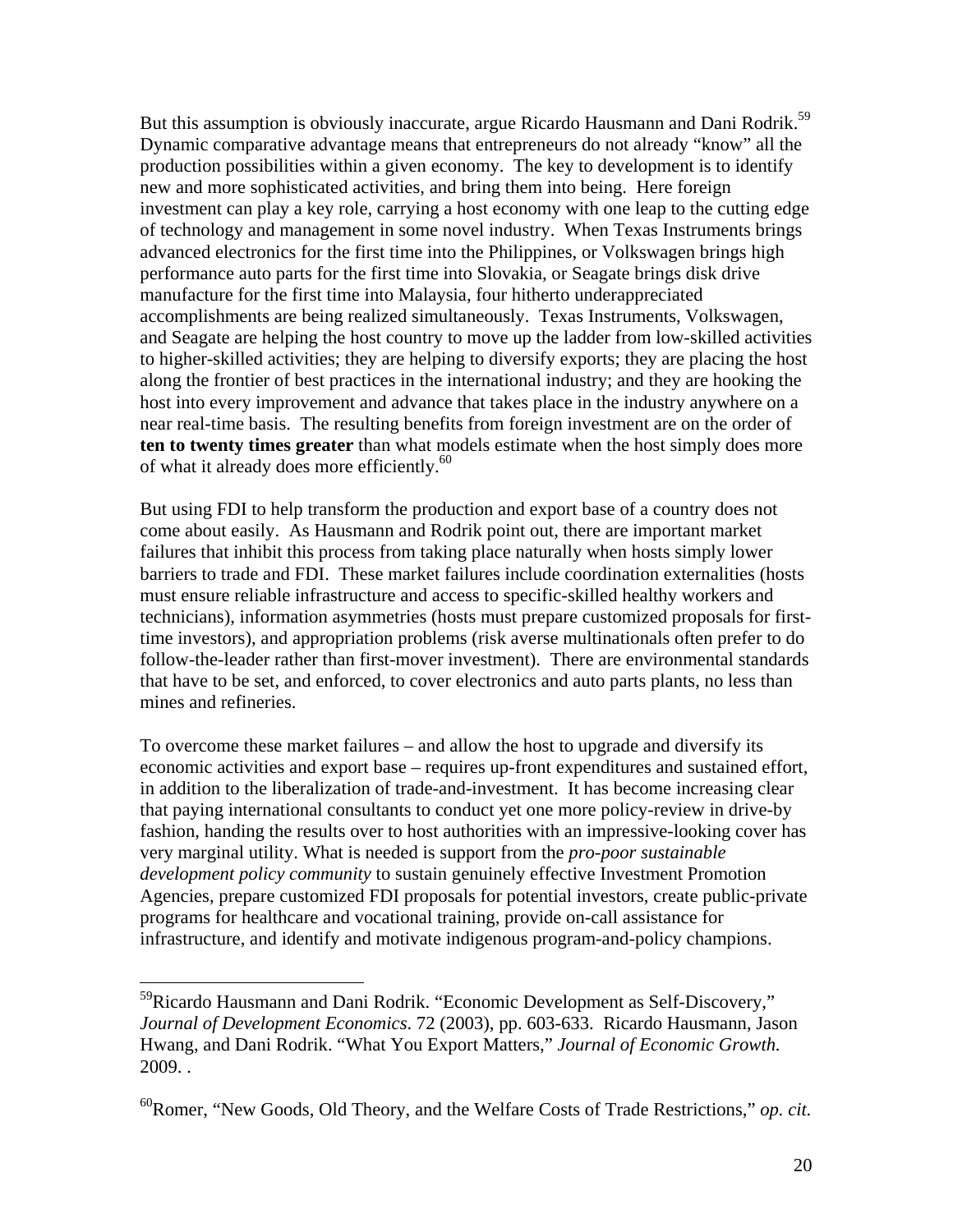**This is the new frontier** where multilateral banks (World Bank group and regional development banks), national assistance agencies, and international civil society can cooperate to underwrite entirely new economic activities, while creating cutting-edge industrial zones and science parks. As the concluding section points out, the performance of one vital segment of this grouping – national assistance agencies – is spotty in the extreme and sometimes explicitly forbidden.

Such an endeavor is all the more valuable when undertaken in conjunction with host country efforts to deepen backward linkages from foreign investors to local firms and develop indigenous supplier networks, considered next.

### **6. Enlarging Backward Linkages from FDI, and Expanding Local Supply-Chains is the Biggest Contemporary Challenge.**

Development strategists dismayed by how counterproductive are the results from imposing performance on multinational corporations can take comfort in the refreshing discovery of spillovers and externalities from multinationals that are not burdened with domestic content and joint venture mandates.

To be sure, "technology transfer" in a horizontal direction from multinational corporations is somewhat of an oxymoron. Manufacturing MNCs try assiduously to prevent the leakage of technology, production techniques, and trained personnel to other firms that might become rivals. Luckily – from a developmental point of view – they are not always successful, as workers and managers carry on-the-job experience around the industry. Contemporary survey data from Eastern Europe highlight two additional channels through which local firms watch and copy foreign practices: one quarter of the managers of Czech firms and fifteen percent of the managers indicated that they came to understand new technologies by observing foreign firms enter their industry; twelve percent of the Czech managers and nine percent of the Latvian managers discovered new marketing techniques and sales outlets by watching the foreigners' operations. <sup>61</sup>

In the vertical direction, the dynamics of technology transfer are far different. Manufacturing MNCs find it in their self-interest to identify and nurture local suppliers. The survey data from Eastern Europe record multiple forms of direct assistance between foreign investors and new suppliers: assistance with setting up production lines, help with management strategy and financial planning, advance payment and others kinds of financing, coaching in quality control, and introduction to export markets (an export

<sup>&</sup>lt;sup>61</sup>Beata Smarzynska Javorcik and Mariana Spatareanu, Disentangling FDI Spillover Effects: What Do Firm Perceptions Tell Us?," In Theodore H. Moran, Edward M. Graham, and Magnus Blomström, eds., *Does Foreign Direct Investment Promote Development?* (Washington, DC: Institute for International Economics, Center for Global Economics. 2005).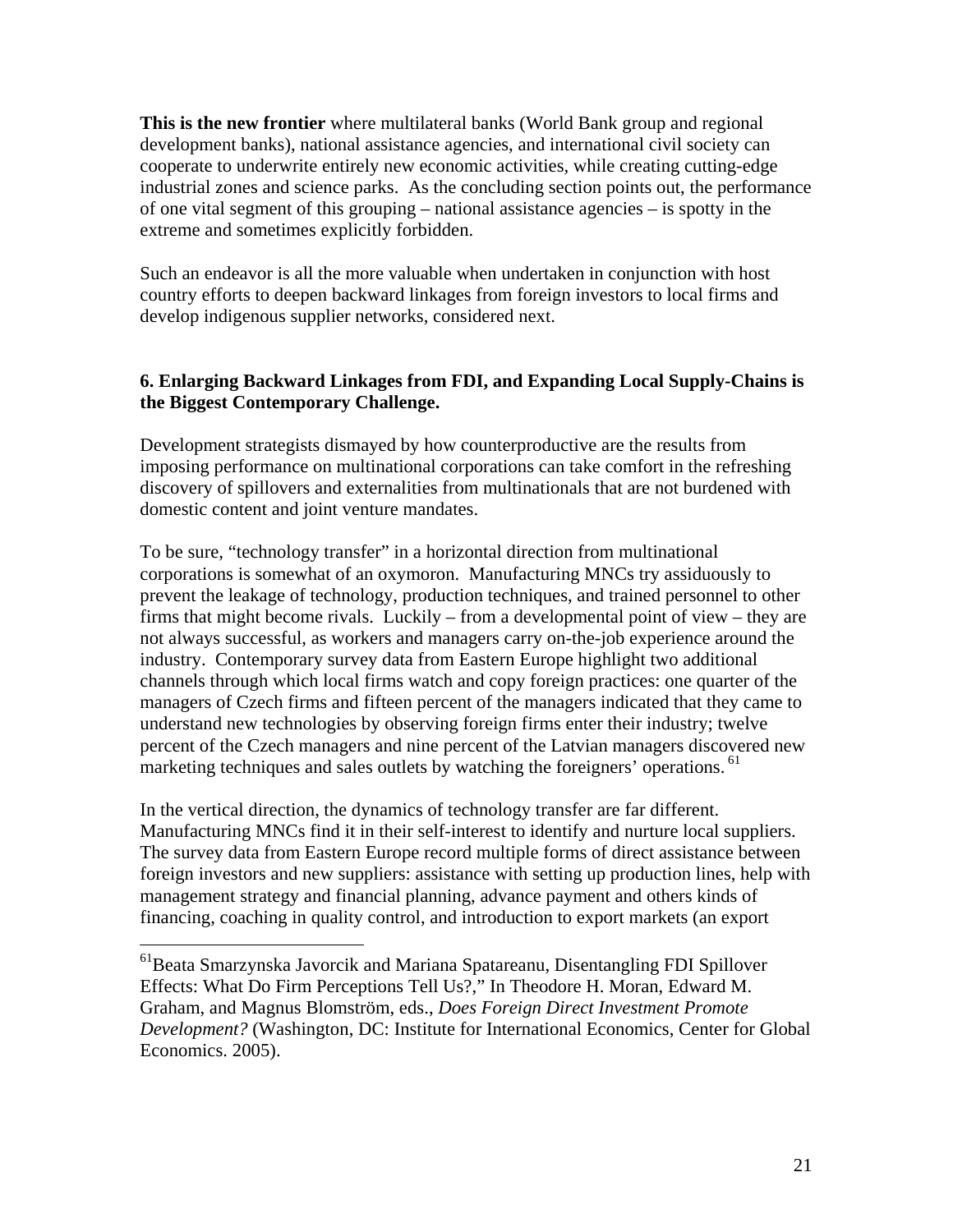externality).<sup>62</sup> In Indonesia, Garrick Blalock and Paul Gertler find that foreign multinationals not only helped indigenous firms with production techniques, quality control, and management but likewise introduced successful Indonesian suppliers to sister affiliates of the multinationals around Southeast Asia. $^{63}$ 

The development of a local supplier base does not happen quickly or automatically. Time is required for MNCs to develop backward linkages. Axele Giroud and Hafiz Mirza find that the extent of local input linkages in Malaysia, Thailand, Vietnam, and Cambodia vary directly as a function of how long the local foreign affiliate has been in the country.<sup>64</sup> Rene Belderbos, Biovanni Capanelli, and Kyoji Fukao find that the same for Japanese multinationals.<sup>65</sup> Local firms also need business-friendly local conditions, skilled workers – and access to imported intermediates – in order to prosper, and sharpen their skills. If the gap in sophistication between foreign investors and indigenous companies is too large, few linkages result. In Mexico, Ari Kokko found that spillovers between foreign affiliates and local firms varies as a function of the productivity difference between the two.<sup>66</sup> In the Uruguayan manufacturing sector, Ari Kokko, Ruben Tansini, and Mario Zejan observe the same phenomenon.<sup>67</sup>

 $\overline{a}$ 

 $64$ Axele Grioud and Hafiz Mirza, "Factors determining supply linkages between transnational corporations and local suppliers in ASEAN," *Transnational Corporations* 15 (3), (December, 2006).

65Rene Belderbos, Biovanni Capanelli, and Kyoji Fukao, "The Local Content of Japanese Electronics Manufacturing Operations in Asia," In Takatoshi Ito and Anne O. Krueger, eds., *The Role of Foreign Direct Investment in East Asian Economic Development* (Chicago: University of Chicago Press for the National Bureau of Economic Research, 2000).

66Ari Kokko, "Technology, Market Characteristics, and Spillovers," *Journal of Development Economics* 43, no. 4 (April 1994), pp. 279-93. The importance of the skilldifference between foreign investors and potential suppliers is different from the argument that FDI cannot raise the productivity of a host economy until a threshold human resource level has been achieved.

 $^{67}$ Ari Kokko, Ruben Tansini and Mario C. Lejan. "Local Technological Capability and Productivity Spillovers from FDI in the Uruguayan Manufacturing Sector," *Journal of Development Studies* 32 (April, 1996), pp. 602-11.

 $^{62}$ Javorcik and Spatareanu, "Disentangling FDI Spillover Effects: What Do Firm Perceptions Tell Us?," in Moran *et al*, *Does Foreign Direct Investment Promote Development,? op cit*.

<sup>&</sup>lt;sup>63</sup>Garrick Blalock and Paul J. Gertler, "Welfare gains from foreign direct investment through technology transfer to local suppliers," *Journal of International Economics* 74(2) (March 2009), pp. 402-421.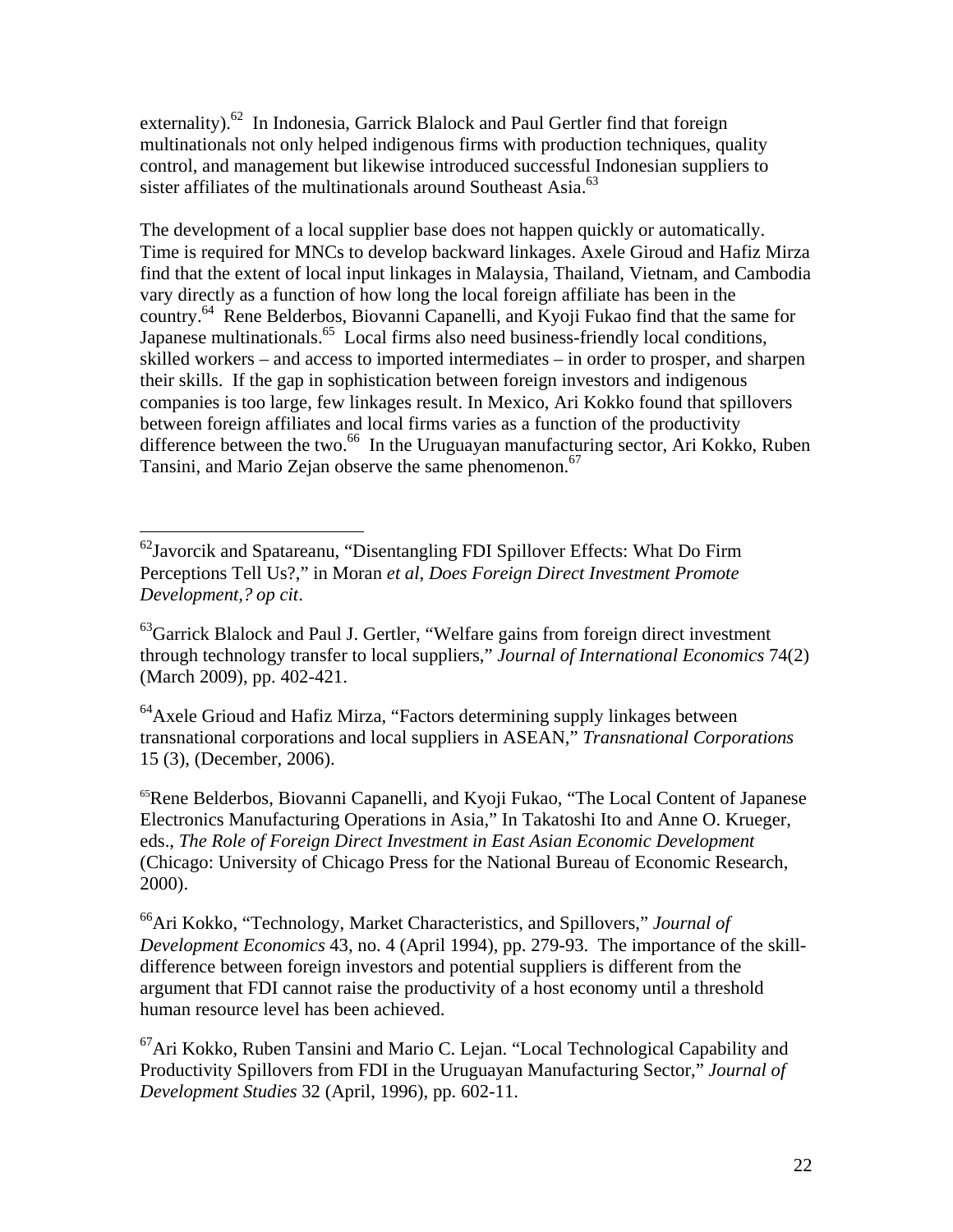To spur the process along some countries have instituted vendor development programs.68 Singapore paid a part of the salary of FDI managers who would act as talent scouts among local enterprises, and provided loans to indigenous companies for equipment recommended by foreign buyers. Malaysia and Thailand have set up industrial parks alongside their country's large EPZs, with registries of local firms in those parks. Even in cases of success, the spread of supplier networks always appears "too slow" and "too limited": El Salvador aspires to the backward linkages of the Dominican Republic; the Dominican Republic aspires to the backward linkages of Costa Rica; Costa Rica aspires to the backward linkages of Ireland; Ireland aspires to the backward linkages of Germany. Nonetheless, the logical conclusion for the *pro-poor sustainable development policy community* – after supporting infrastructure development, public-private partnerships in vocational skill-building institutions, and on-the-job and night training classes (analytic insight 5 above) – is to support a business-friendly local economic environment, backed by an increasingly open trade regime, in order to promote backward linkages and supplier networks.

#### **7. The Effort to Cap and Roll-Back Tax Breaks and other Giveaways to Multinational Investors must be an International Initiative.**

The preceding two analytic insights have recommended that multilateral and national donors, backed by international civil society, provide support to help would-be hosts to improve infrastructure, vocational training, and investment promotion to attract more sophisticated foreign investors to first-class economic zones and industrial parks, and expand local supplier networks. To the extent possible, the not-inconsequential financial expenditures associated with these endeavors should be separated from the mindless competition in tax breaks and giveaways that now besets the scramble for investment around the world.

There is now solid econometric analysis to demonstrate that there is a growing competition among developing country FDI sites, and between developing country FDI sites and developed country FDI sites, to secure international investment. John Mutti finds that the independent influence of taxes on the location of production is statistically significant and growing over time, and that the impact of tax competition is particularly intense among locales where much of the output is destined for export.<sup>69</sup> Case study

<sup>68</sup> United Nationals Conference on Trade and Development, (UNCTAD), *World Investment Report 2001: Promoting Linkages,* Box V.4. (2001), pp 176-177.

<sup>69</sup> John Mutti, *Taxation and Foreign Direct Investment (*Washington, DC: Peterson Institute of International Economics, 2003). For recent cases in both developed and developing world, see Kenneth Thomas, *The Political Economy of Investment Incentives: Competition for Investment on a Global Scale*. (Palgrave, Forthcoming 2010).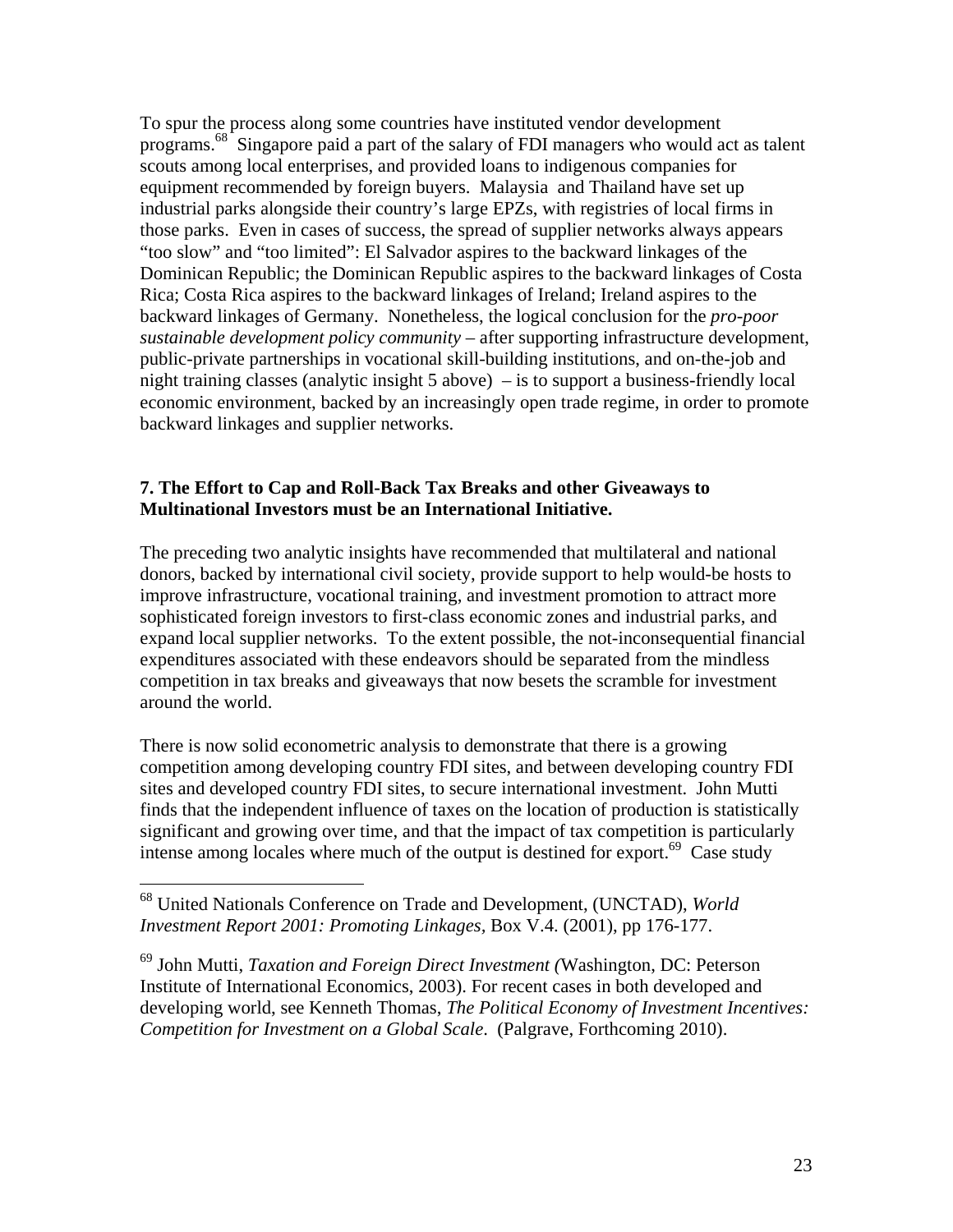evidence reveals that international corporations typically identify three or four roughly comparable investment sites, and then unleash their negotiators to bring back the biggest tax breaks as a "tiebreaker".

This competition in tax breaks has all the pernicious characteristics of the prisoner's dilemma. No participant can refuse to give in to the demand for tax breaks on his own without losing out entirely. What is needed is an international cooperative endeavor to limit and then roll-back such self-destructive behavior. The challenge for achieving progress in such an undertaking is that states – and even municipalities – must be brought under common control, Sao Paulo no less than Alabama, Brno no less than the "Eastern Corridor" of Malaysia.

# **B. Implications for the Pro-Poor Sustainable Development Community**

Foreign direct investment – in all its forms – is at best only a modest force in raising living standards and enhancing economic and social welfare around the world. But the evidence introduced here shows that the positive benefits from main-line FDI activities can be much larger than customarily portrayed. These positive benefits cannot be assumed to arrive – and negative damages avoided – simply by allowing market forces to operate on their own. Instead an array of outside interventions, outside pressures, outside support mechanisms are needed to optimize the contributions that FDI can make to development.

This chapter has tried to identify what the most important of these outside interventions, outside pressures, outside support mechanisms are, and to argue that these should become a principal focus for the pro-poor sustainable development community, including multilateral lenders, national assistance agencies (including Export-Import Banks and Political Risk Insurers, as well as aid agencies), international labor and civil society groups, and corporate social responsibility advocates.

# **1. World Bank Group and Other Multilateral Financial Institutions**

As the financial crisis fades, the World Bank Group and other multilateral financial institutions will once again face the perennial question of whether they still should devote their scarce resources to middle-income countries, especially in the midst of a revival of strong FDI flows. The evidence introduced here demonstrates that the list of market misfunctions indeed extends to middle-income developing countries, especially extractive industry-rich developing countries, and manufacturing-base developing countries struggling to upgrade and diversity their exports.

But the World Bank Group and regional development banks should reshape their approach to helping integrate foreign investment into development strategy. With regard to natural resource FDI, the EITI  $+$  + agenda is well on-track, although the initiative must be transformed into concrete work plans with monitored results, and shaped to extend the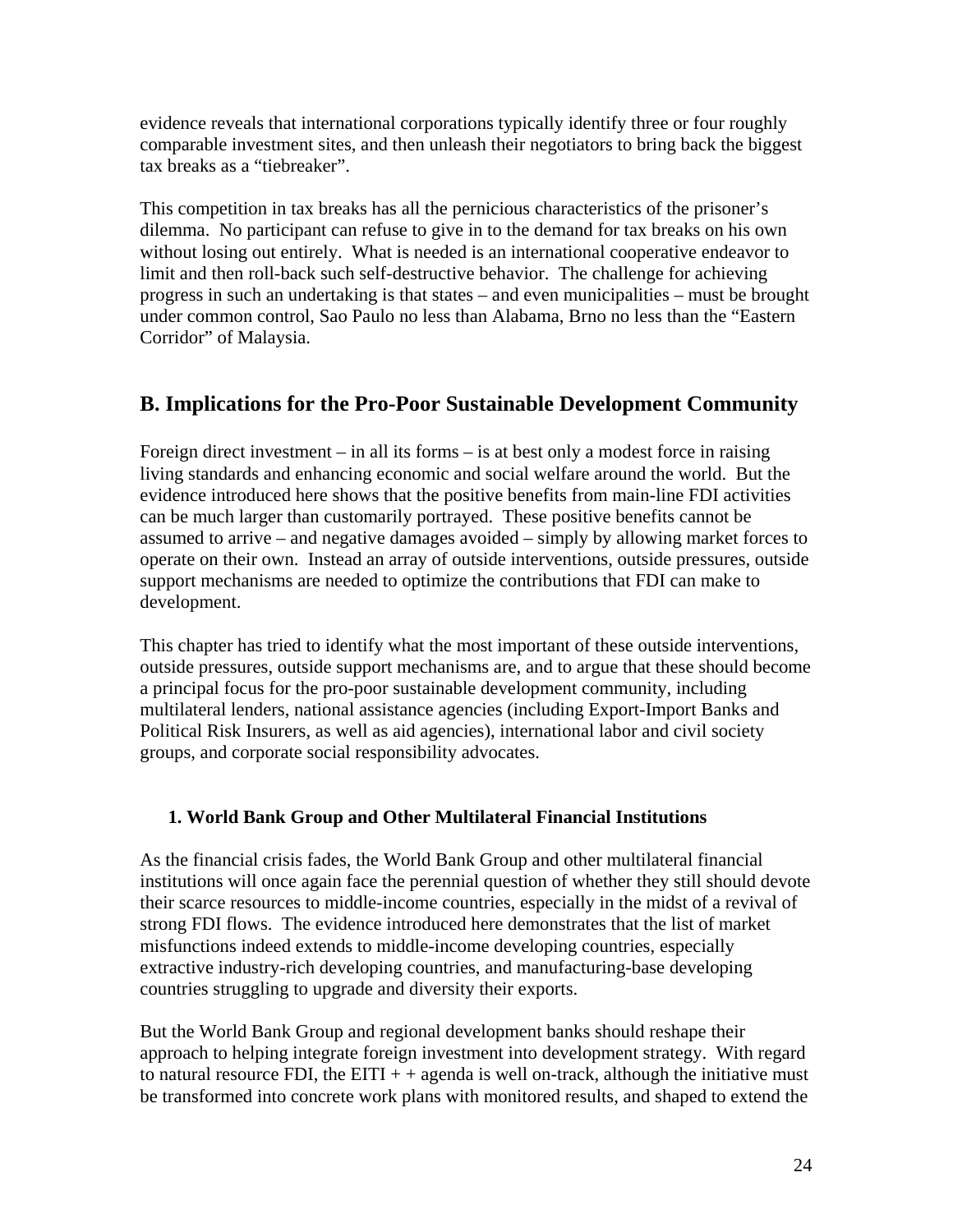umbrella of transparency and non-corruption to investors from all countries. The most significant expansion of the EITI  $++$  approach, as recommended here, involves additional help for developing country authorities in negotiating oil and mining investment agreements.

With regard to FDI in manufacturing and assembly, much work still needs to be done on the nuts and bolts of investment promotion among low-income countries. Survey data show that many low-income country Investment Promotion Agencies fail even to answer telephone calls and emails from prospective investors.<sup>70</sup> A majority of those that do are nonetheless unable to provide information or advice to an investor beyond what already appears on the IPA website. IPA websites themselves often have incorrect or incomplete telephone numbers and email addresses. But other IPAs are able to show dramatic improvement – Ghana, Botswana, Honduras, Sri Lanka, and Romania, among them in  $2008.<sup>71</sup>$ 

Turning to the challenge of helping developing countries move up the ladder from lowest-skilled operations to more sophisticated FDI activities, the day of simply handing over consultant reports on policy reform, perhaps supplementing the reports with training seminars on investment attraction, must give way to coherent action plans to attract higher skilled investors and expand the domestic supplier base. The ingredients include customized investment promotion, backed by resources for FDI-associated infrastructure and vocational training, with sustained on-the-ground technical support, carefully linked into local policy champions and advocates.

Finally, World Bank Group and regional development banks must screen out support for FDI projects that rely upon trade protection to survive, as considered in more detail next.

### **2. National Assistance Agencies (including aid, Export-Import Banks, and Political Risk Insurance Agencies)**

Like the multilateral financial institutions, national assistance agencies can play an integral role in enhancing the contribution of multinational investment to broad-based sustainable development. In some areas, current approaches must be sustained, such as – in the case of the United States -- USAID's support for Solidarity Center programs to promote labor rights (including labor rights for FDI workers), the Millennium Challenge Corporation's grants for major infrastructure improvements, or OPIC's provision of political risk coverage for FDI in poorest and most difficult developing economies.

Some developed countries have played a catalytic role in helping developing countries to integrate FDI into their development strategy. Germany took an equity stake in the Lesotho National Development Corporation, a central player in the country's dynamic FDI-led export drive, for example, to help get it launched. The US record here is much

<sup>70</sup>*Global Investment Promotion Benchmarking 2009: Summary Report* (Washington, DC: The World Bank Group Advisory Services, May, 2009), Chapter 3.

<sup>71</sup> *Ibid*., p. 84.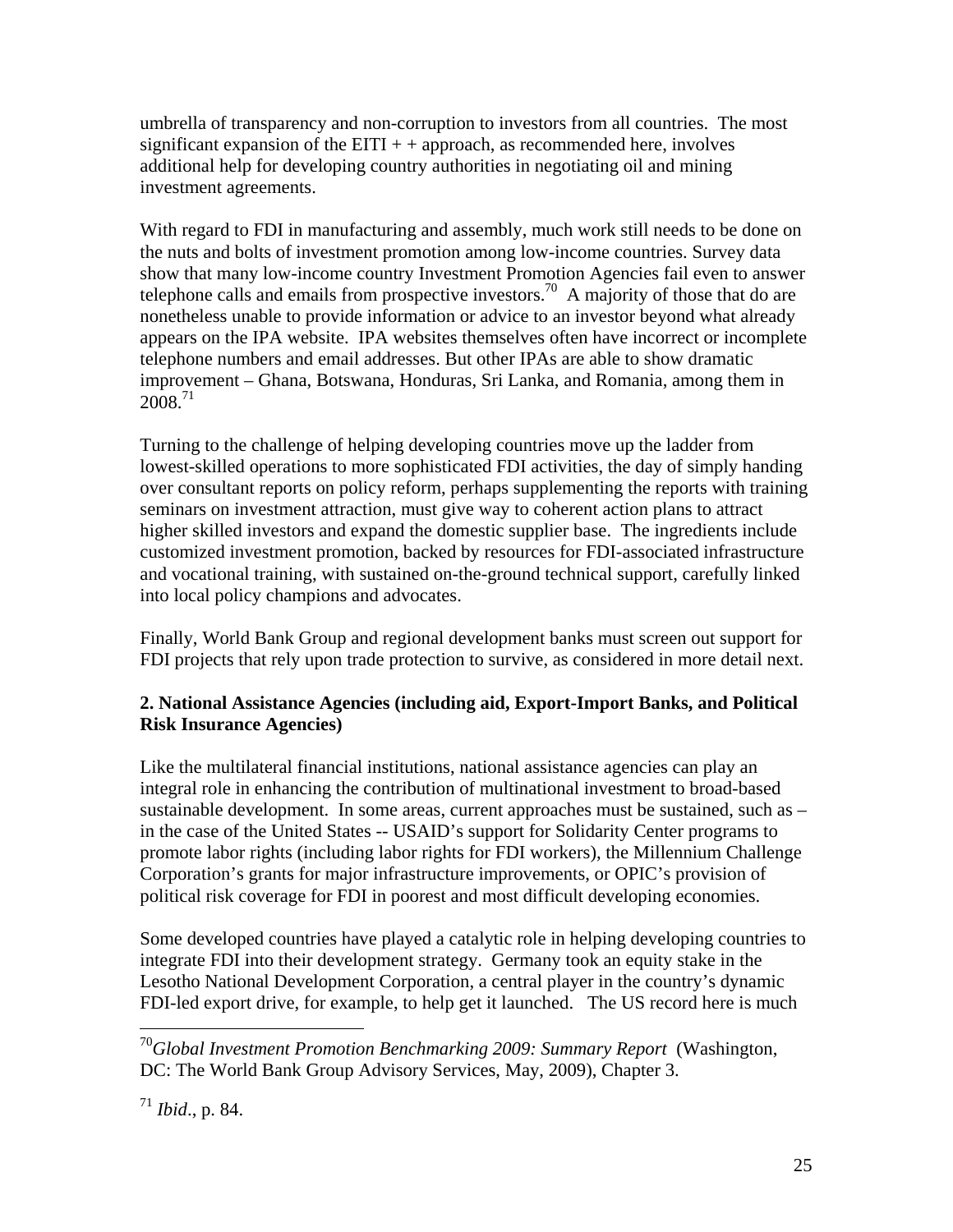more spotty. USAID has occasionally played an equally vital role as in helping to renovate Costa Rica's Investment Promotion Agency, but has often backed away from such endeavors. The Millennium Challenge Corporation (MCC) has not defined its responsibilities in this arena, and should be instructed to help threshold countries design compacts around the goal of eliminating bottlenecks and facilitating both international and local private sector investment.

In two important areas, fundamental changes are required.

First, the operating policies of some official support programs must be tightened. Seventeen of the twenty major national political risk guarantee agencies do not screen out FDI projects that require heavy host country protection to survive.<sup>72</sup> The official political risk insurers of the United Kingdom, Canada, Japan, Germany, France, and Italy, for example, assess the likely profitability of FDI applicants but not whether their contribution to host economic welfare is positive. Since protected plants are often highly profitable, they pass the test for insurance support. OPIC has gone so far as to provide political risk insurance against removal of protection, and paid the claim for "breach of contract" when the host country was audacious enough to undertake domestic reform!<sup>73</sup>

Second – at the same time –other official support programs must be loosened. Seventeen of twenty official political risk insurance agencies in the developed world do provide coverage for projects with the most powerful development impact, including low-skill labor-intensive FDI exports in least developed countries, and middle-skilled FDI exports from more advanced developing countries.<sup>74</sup> Two countries (Austria and the United States) have self-imposed restrictions that prevent them from providing coverage to foreign investment projects that might in any way compete with home country firms.

Once again US OPIC is the poster child, with a negative image. Originally launched with an explicit "development mission", OPIC has actually been placed under increasingly heavy Congressional restrictions over the past several decades. OPIC is prohibited from providing political risk insurance or financial guarantees to many labor-intensive projects: OPIC is precluded from supporting textile or garment projects, or agricultural processing projects if the crops involved are "in surplus" in the United States. Concern about "sensitive sectors" in the US economy has kept OPIC from offering insurance to US investors interested in setting up Export Processing Zones anywhere abroad. OPIC refuses to support all outward investment projects if there might be *any single job lost* even if *net job creation* within the United States clearly is positive.

### **3. International Labor and Civil Society Groups**

 $\overline{a}$ 

72Center for Global Development, *Commitment to Development Index*. Fall 2009.

73 Robert C. O'Sullivan, "Learning from OPIC's Experience with Claims and Arbitration," In Theodore H. Moran and Gerald West eds., *International Political Risk Management: Looking to the Future* (Washington, DC: The World Bank, 2005).

74Center for Global Development, *Commitment to Development Index*, *op. cit.*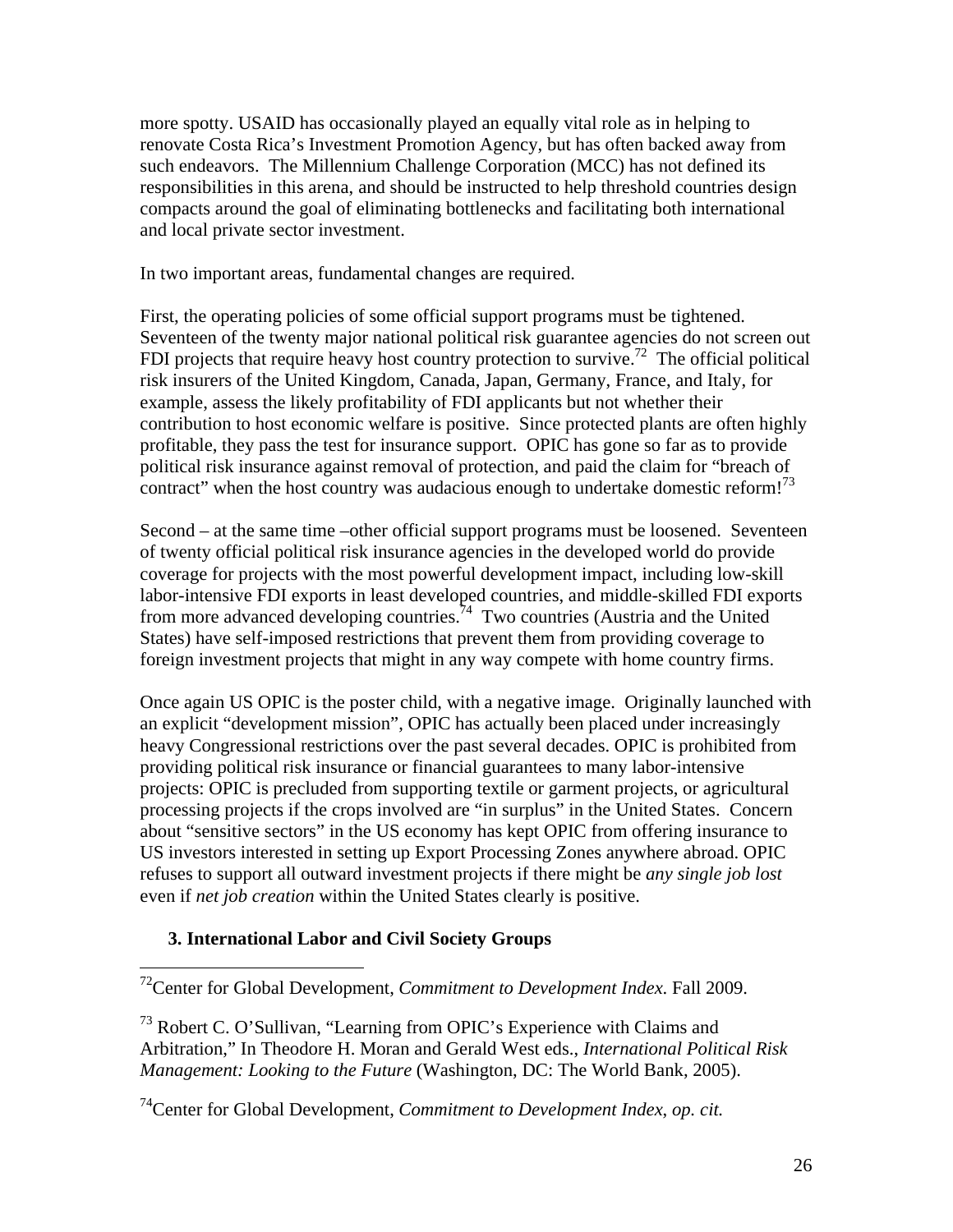The past has seen a vibrant critique of the participation of self-appointed, nonrepresentative NGOs in the affairs of international investors. But the evidence summarized here shows that Transparency International, Global Witness, Publish What Your Pay, Revenue Watch Institute and other international civil society groups – and their local counterparts – have a vital role to play in providing public goods and helping with setting and monitoring international standards. This role is already well established in the activities associated with supporting the Extractive Industry Transparency Initiative and related anti-corruption efforts, but the preceding analysis shows that the need for external pressures covers vital aspects of the operations of manufacturing MNCs as well.

In order to help enhance the contribution of FDI to broad-based sustainable social and economic development, many participants in the pro-poor sustainable development community will have to reexamine some of basic tenets of their past recommendations.

Popular insistence on higher minimum wages or generous living wages for workers is likely to be counterproductive for reasons outlined earlier (leaving plants uncompetitive, or, even if not, discriminating against younger, older, and single workers). Foreign investors and their subcontractors will need some flexibility to alter the level of employment in response to fluctuations in external markets. The challenge is to combine productivity-based wages, labor market flexibility, and broadly-acceptable conditions of work for low-skilled workers. As a special case, low-skilled employees working for suppliers to highly-branded retailers (including collegiate retailers) should be able to garner premium earnings, transmitted to them from oligopoly profits and consumer pockets.

In order to upgrade the production base and diversity exports, international labor and civil society groups will want to acquaint themselves with the negative consequences of imposing performance requirements (joint venture and domestic content requirements) on multinationals – as documented here -- leading them to abandon antagonism toward the TRIMS agreement and pare back their opposition to control of performance requirements in the US Model BIT.<sup>75</sup>

Topping this off, international labor and civil society groups will want to recognize the importance of business-friendly treatment of local firms as an essential ingredient in indigenous supply-chain development.

As participants in "campaigns" to combat denial of worker rights and abusive treatment of labor, international labor and civil society groups have overlapping and mutually supportive parts to play. The attempt by any one group to monopolize the support for international workers and disparage the efforts of others undermines the strength of those who want to help workers in the developing world.

1

 $75$  Center for Environmental Law, EarthJustice, Friends of the Earth US, Oxfam America, and Sierra Club, "Comments on the US Model Bilateral Investment Treaty (BIT)," (July 31, 2009).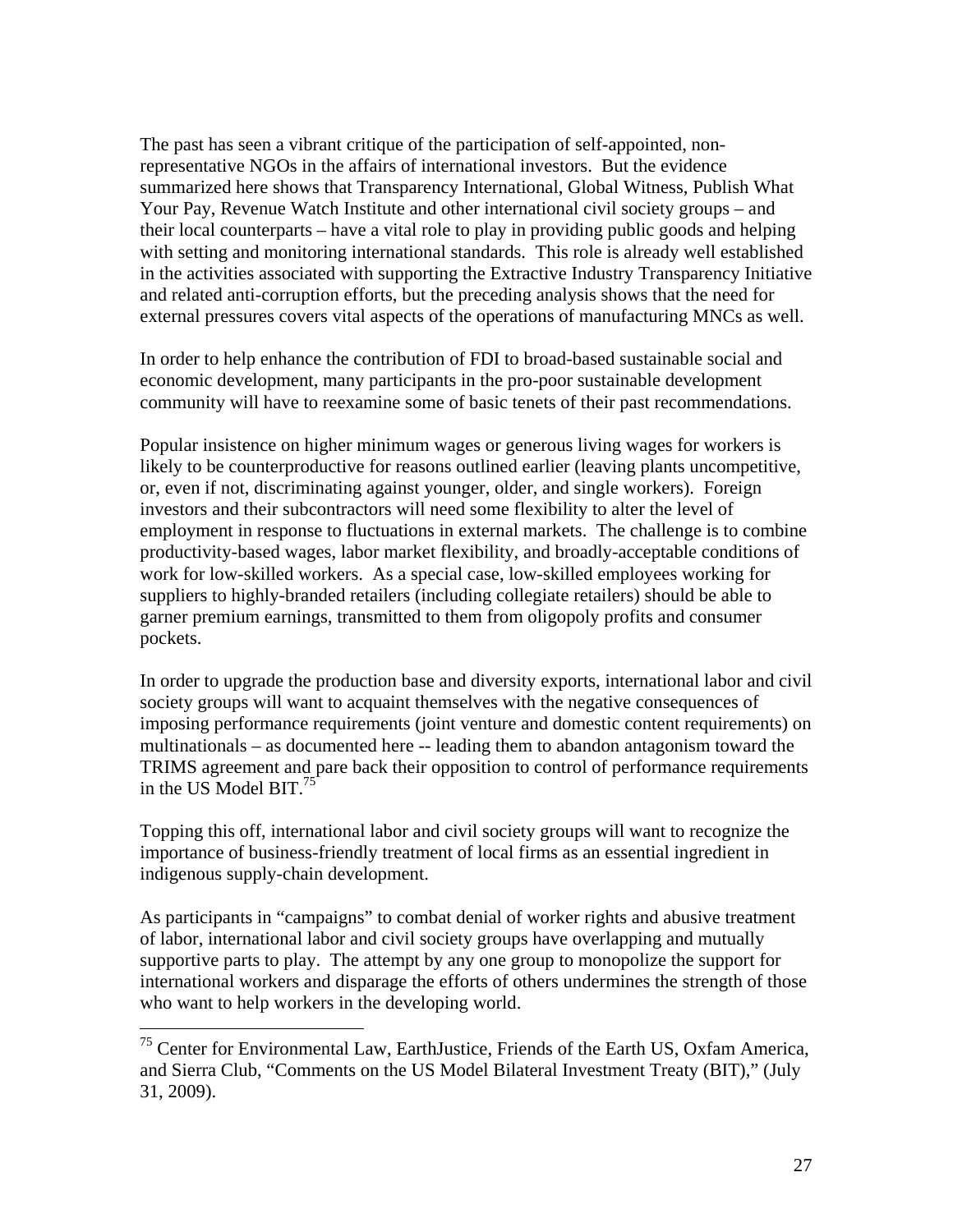### **4. Corporate Social Responsibility Advocates**

It is widely recognized that the concept of corporate social responsibility is very broad and means different things to different constituencies.<sup>76</sup> With regard to socially responsible multinational corporate investment, the umbrella principles for companies are embodied in the ten fundamental standards in the UN Global Compact:

### Human Rights

- Principle 1: Businesses should support and respect the protection of internationally proclaimed human rights; and
- Principle 2: make sure that they are not complicit in human rights abuses.

### Labour Standards

- Principle 3: Businesses should uphold the freedom of association and the effective recognition of the right to collective bargaining;
- Principle 4: the elimination of all forms of forced and compulsory labour;
- Principle 5: the effective abolition of child labour; and
- Principle 6: the elimination of discrimination in respect of employment and occupation.

### Environment

- Principle 7: Businesses should support a precautionary approach to environmental challenges;
- Principle 8: undertake initiatives to promote greater environmental responsibility; and
- Principle 9: encourage the development and diffusion of environmentally friendly technologies.

<sup>76</sup> The Monitor Institute Report, Jessica Freireich and Katherine Fulton, *Investing for Social and Environmental Impact: A Design for Catalyzing an Emerging Industry (2009)* http://www.monitorinstitute.com/impactinvesting, identifies Socially Responsible Investing, Social Investing, Mission-Driven Investing, Sustainable and Responsible Investing, Blended Value, Values Based Investing, Mission-Related Investing, Ethical Investing, Responsible Investing, Impact Investing, Program Related Investing, Triple Bottom Line Investing, Environmental, Social, and Governance Investing, pp. 13.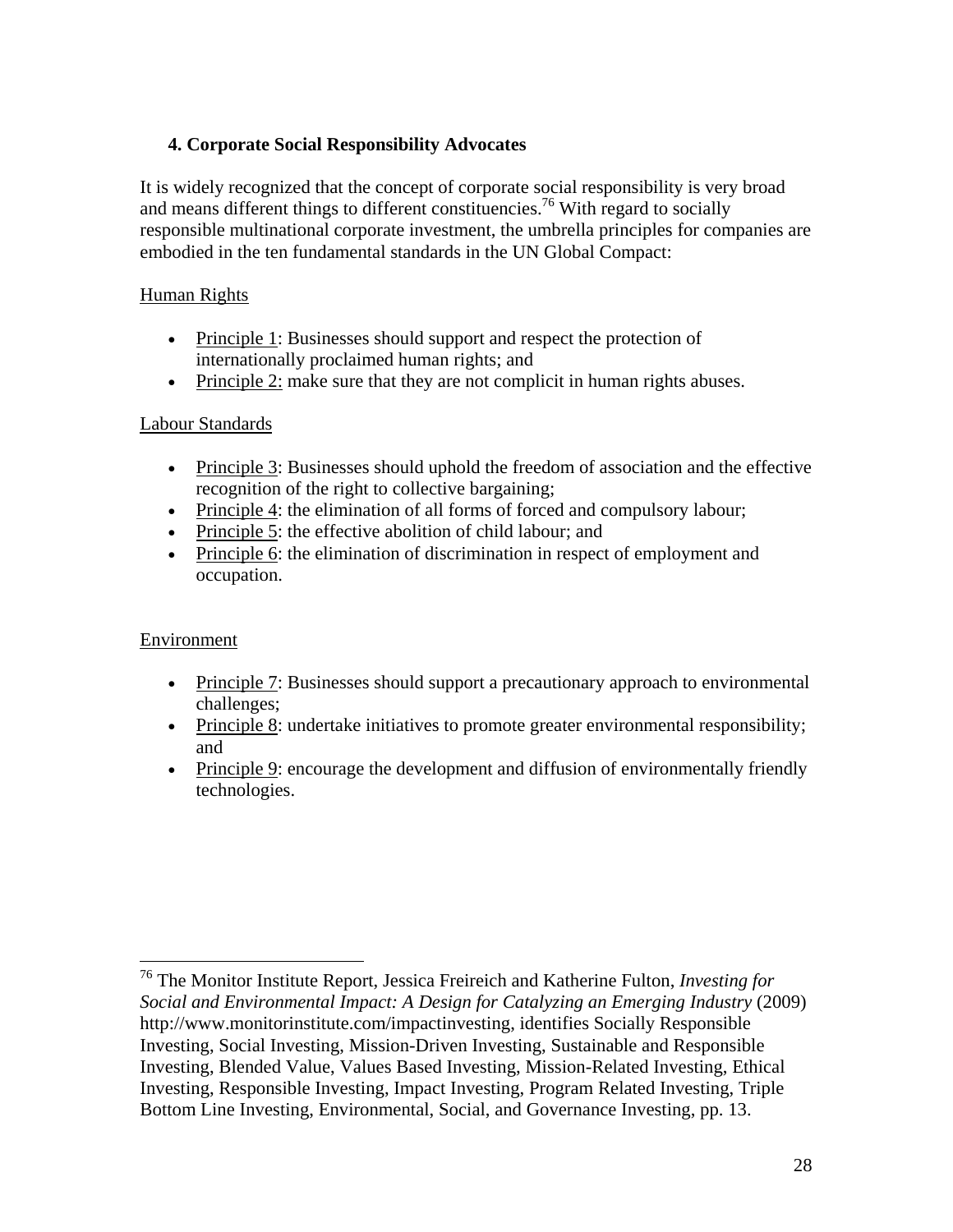### Anti-Corruption

• Principle 10: Businesses should work against corruption in all its forms, including extortion and bribery.

Besides acknowledging these standards, socially responsible international companies must follow up with internal systems – along with training for employees and managers – to promote compliance, and report results. While reporting systems vary widely, the most widely recognized template is embodied in the Global Reporting Initiative.<sup>77</sup>

But the argument that emerges from the analysis here is that a much more pro-active role from international investors is needed with regard to their main-line operations, well beyond mere "complying" and "reporting".

To deal with "resource curse" issues, the Global Reporting Initiative indicates, for example, that international investors should "report the percentage of total number of management and non-management employees who have received anti-corruption training", and "provide a description of significant impacts of activities, products, and services on biodiversity in protected areas and areas of high biodiversity value outside protected areas").

The recommendation presented in Section II-2 (above) is much more specific and assertive. Socially responsible international resource companies should use their noninconsiderable influence when they negotiate new contracts or make follow-on investments to bring the countries where their wells and mines are located into the EITI + + regime. Socially responsible international resource investors should join together to create industry-wide standards to preserve the environment, address the needs of indigenous peoples, and incorporate full-life cycle community planning into their projects, while simultaneously supporting capacity- building for local and national monitors. Socially responsible international resource investors – to their own benefit, as argued earlier -- should endorse and push for transparent of revenue streams on an company-by-company basis (thereby exposing non-OECD investors to the same scrutiny as OECD investors), rather than insisting on aggregate-only reporting of revenue stream (which allows non-OECD investors to avoid close scrutiny).

In order to promote backward linkages, the Global Reporting Initiative recommends a report on "how much do you buy locally". But the analysis presented in Section II-5 (above) identifies much more targeted actions: Has the socially responsible investor designated a manager to be a 'talent scout' to search out potential indigenous suppliers (or liaise with local vendor development agencies)? Does the socially responsible investor take measures to provide production advice, managerial advice, and advance purchase orders to potential indigenous suppliers (a teaching externality)? Does the socially responsible investor have procedures to 'qualify' and 'certify' potential indigenous suppliers (a labeling externality)? And, does the socially responsible investor

 $\overline{a}$  $77$  http://www.globalreporting.org/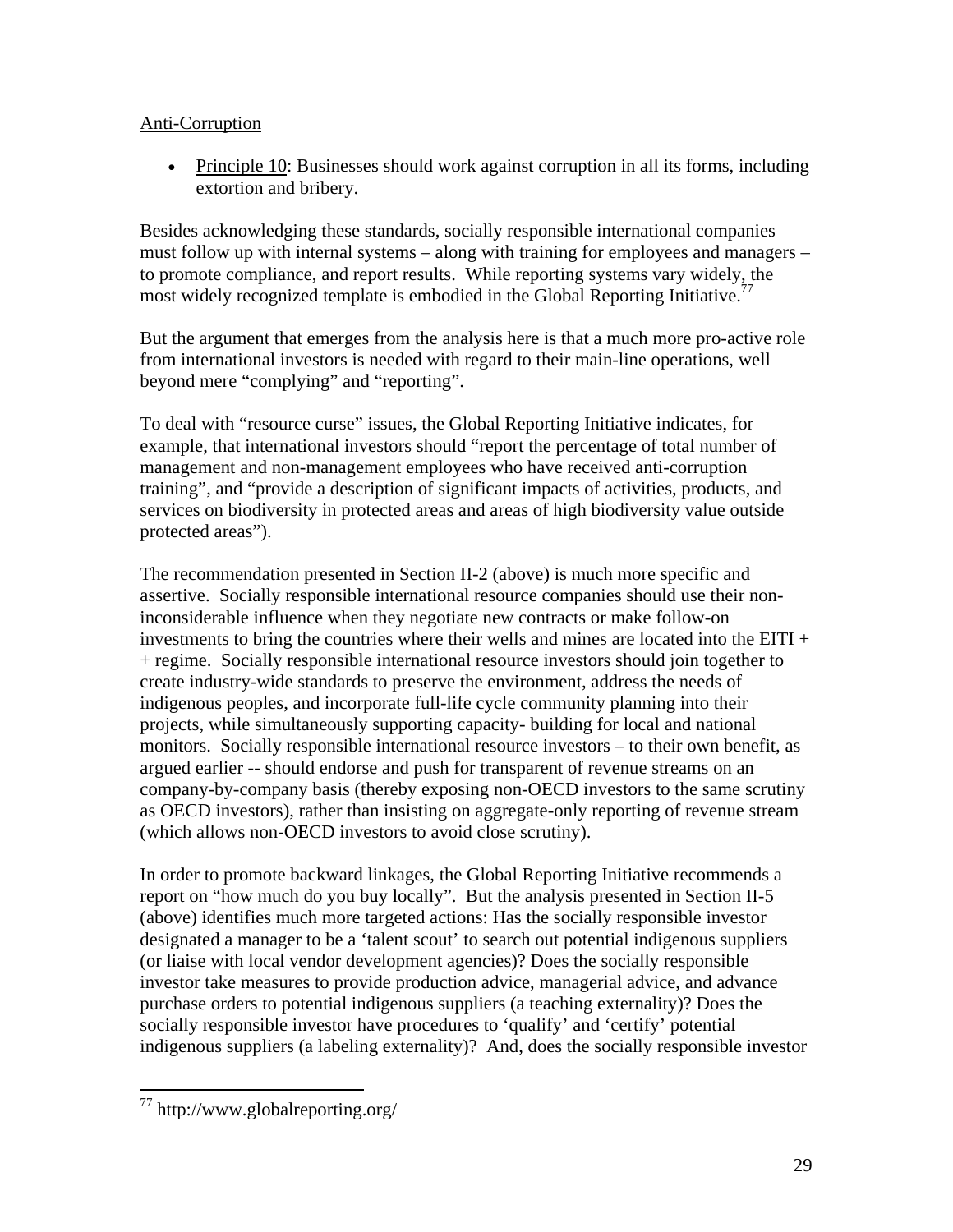have a program through which qualified indigenous suppliers are introduced to sister affiliates in the region (an export externality)?

With regard to influencing the environment for business, the GRI protocol suggests that international corporations to report on their public policy positions, and their participation in public policy development and lobbying (as recommended in OECD guidelines).<sup>78</sup> CSR pressure of the kind recommended in Section II-4 (above) would push international corporations to support labor institution externalities, such as ensuring that all members of the business associations they belong to (no matter what skill-level their operations) operate with common and mutually acceptable human resource standards, albeit different wage levels.

One could examine other industry-wide or specific company codes of conduct and – like the long list of reporting protocols in the Global Reporting Initiative -- try to translate the findings reported here about how to optimize the contribution of FDI to development into clear actions on the part of international investors. The common justification for such actions is that the strongest contribution FDI can make to host country growth and welfare comes from well-structured, well-run, environmentally-sound main-line operations of multinational corporations.

At the end of the day, the findings introduced here should not derail the efforts of those in the pro-poor sustainable development group who simply want to pressure international corporations to "give back" more to the communities where they operate – the most frequent outcomes are pressure to set up community-based social projects directly or to provide aid to local organizations and initiatives. But the evidence shows that the principal benefits from foreign investors come from ingredients their main-line operations inject into the host economy directly, not from the accompanying philanthropy (no matter how welcome). The new CSR agenda proposed here insists that direct social or poverty-reduction efforts – even large ones! – should not substitute for an insistence that main-line multinational corporate operations be run in an open, competitive, wellstructured manner. Corporate charity surely has its place, but the pro-poor sustainable development policy community will want to begin to refocus on the larger -- and in many ways more important --set of targets sketched out here.

1

<sup>78</sup> Global Reporting Initiative, G3 Guidelines, Indicators Protocol Set: Society available at http://www.globalreporting.org.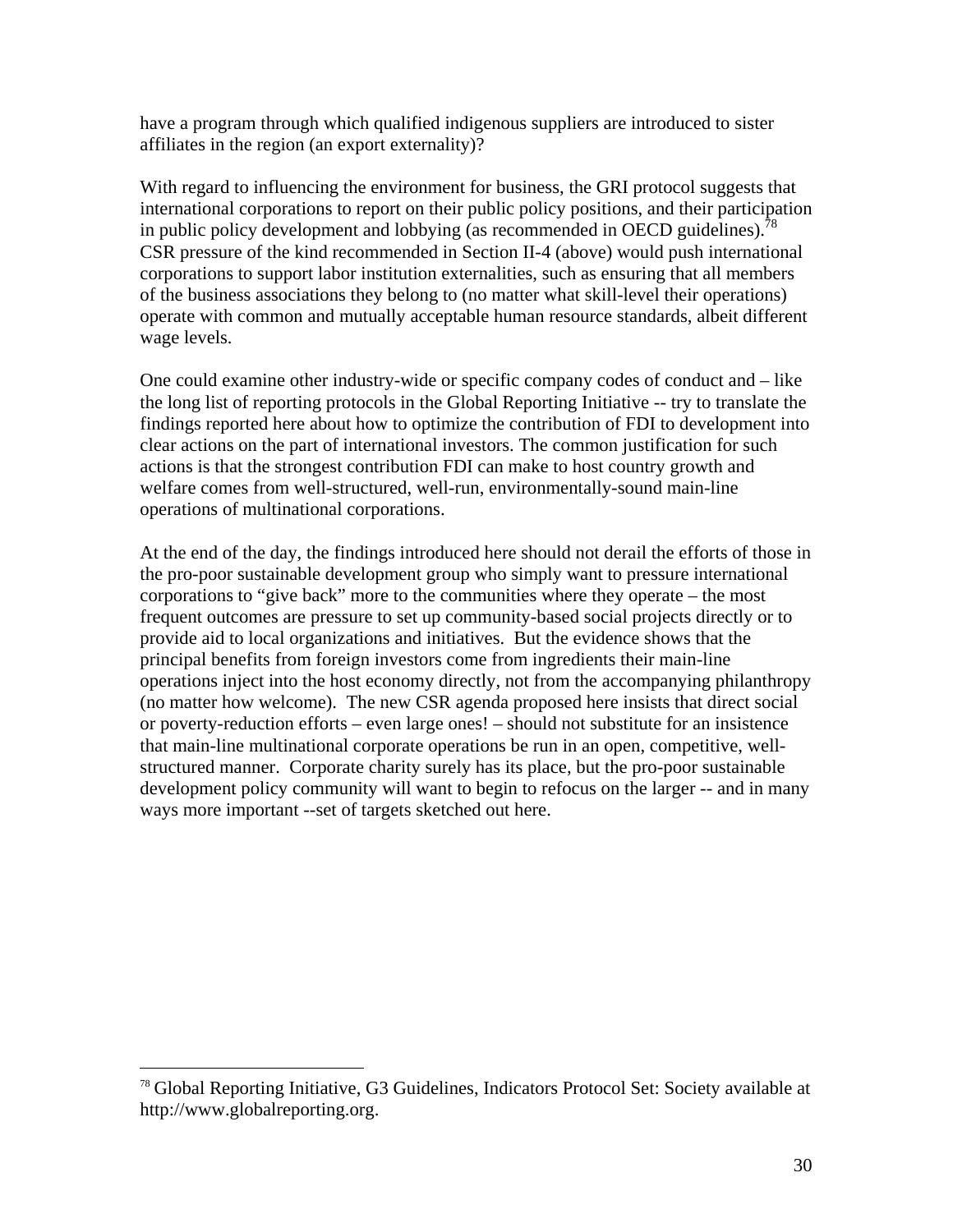#### **REFERENCES**

- AFL-CIO American Center for International Labor Solidarity**, "**Dominican Garment Workers Sign First Contract, August 12, 2008," http://www.solidaritycenter.org, (last visited July 1, 2009).
- Aitken, Brian, Ann Harrison, and Robert E. Lipsey.,"Wages and Foreign Ownership: A Comparative Study of Mexico, Venezuela, and the United States," *Journal of International Economics* 40(3-4) (1996), pp. 345-71.
- Arnold, Edward. Jeffrey D. Sachs and Andrew M. Warner, "Natural Resources and Economic Development: The Curse of Natural Resources," *European Economic Review* 45 (2001), pp. 827-838.
- Auty, Richard M, *Patterns of Development: Resources, Policy and Economic Growth* (London: Hodder Arnold Publication, 1994).
- Belderbos, Rene Biovanni Capanelli, and Kyoji Fukao, "The Local Content of Japanese Electronics Manufacturing Operations in Asia," in Takatoshi Ito and Anne O. Krueger, eds., *The Role of Foreign Direct Investment in East Asian Economic Development* (Chicago: University of Chicago Press for the National Bureau of Economic Research, 2000).
- Balasubramanyam,V. N., M. Salisu, and David Sapsford, "Foreign Direct Investment and Growth in EP and IS Countries," *The Economic Journal* 106, (434), (January, 1996), pp. 92-105.
- Bell, David E., Brian Milder, Mary Shelman, *Vegpro Group; Growing in Harmony*, Harvard Business School Case 9-508-001, (December 2007).
- Bennett, James T. and B. Ed. Kaugman, eds., *What Do Unions Do? A Twenty-Year Perspective* (New Brunswick: Transaction Publishers, 2007).
- Blalock, Garrick and Paul J. Gertler. "Welfare Gains from Foreign Direct Investment through Technology Transfer to Local Suppliers," *Journal of International Economics*, 74(2), (March 2008), pp. 402-421,
- Blonigan, Bruce A. and Miao Grace Wang. "Inappropriate Pooling of Wealthy and Poor Countries in Empirical FDI Studies," in Theodore H. Moran, Edward M. Graham, and Magnus Blomström, eds., *Does Foreign Direct Investment Promote Development?* (Washington, DC: Peterson Institute for International Economics, Center for Global Development, 2005).
- Borensztein, E. J. De Gregorio, and J. W. Lee, "How Does Foreign Direct Investment Affect Economic Growth?," *Journal of International Economics* 45 (1) (June 1998), pp. 115-135.
- Borjas, George J., *Labor Economics*. Fourth edition. (Boston: McGraw-Hill, 2007).
- Bosworth, Barry P., and Susan M. Collins, "Capital Flows to Developing Economies: Implications for Saving and Investment," *Brookings Papers on Economic Activity: 1*, (Washington, DC: Brookings Institution. 1999).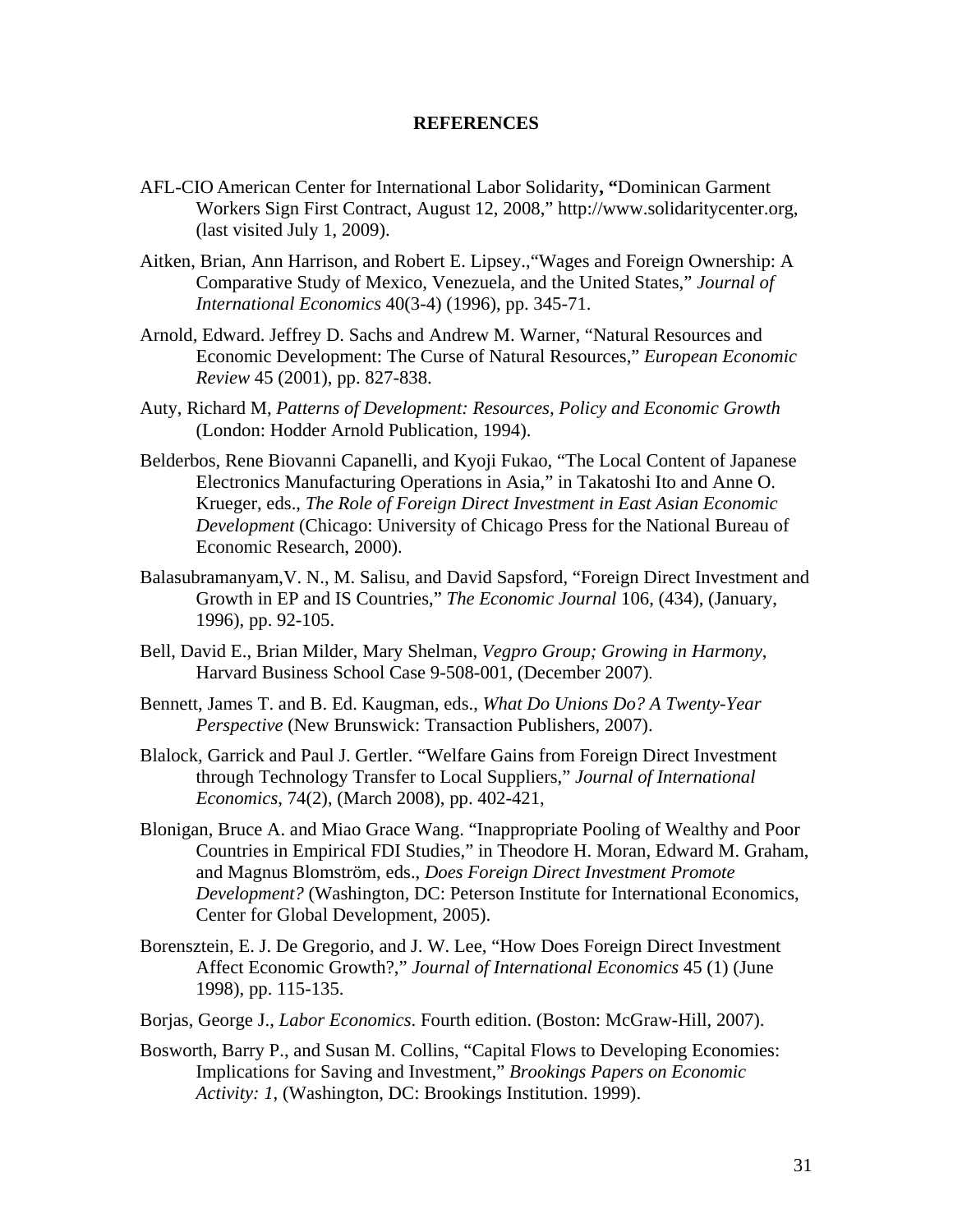- Bosworth, Barry P., and Susan M. Collins, "The Empirics of Growth: An Update," *Brookings Papers on Economic Activity: 2*, Brookings Institution, 2003.
- Carkovic, Maria and Ross Levine. "Does Foreign Direct Investment Accelerate Economic Growth?" in Theodore H. Moran, Edward M. Graham, and Magnus Blomström, eds., *Does Foreign Direct Investment Promote Development?* (Washington, DC: Peterson Institute for International Economics, Center for Global Development, 2005).
- Center for Global Development, *Commitment to Development Index* (Washington, DC: Center for Global Development, Forthcoming 2009).
- Center for International Environmental Law, EarthJustice, Friends of the Earth US, Oxfam America, and Sierra Club, "Comments on the US Model Bilateral Investment Treaty (BIT)," Document ID USTR-2009-0019-0027.1, July 31, 2009, http://www.regulations.gov/search/Regs/home.html#documentDetail?R=0900006480a02066, (last visited August 7, 2009).
- Choe, Jong II, "Do Foreign Direct Investment and Gross Domestic Investment Promote Economic Growth?," *Review of Development Economics* Vol. 7, No. 1 (February 2003), pp. 44-57.
- Davis, Graham A, "Learning to Love the Dutch Disease: Evidence from the Mineral Economies," *World Development* 23, No. 10 (1995), pp. 1765-1779.
- Davis, Graham A. and John E. Tilton, "The Resource Curse," *Natural Resources Forum* 29 (2005), pp. 233-242.
- De Mello, Luiz., "Foreign Direct Investment-Led Growth: Evidence from Time Series and Panel Data," *Oxford Economic Papers*, Vol. 51, No. 1 (January 1999), pp. 133-51.
- Dumas, Daniel, Head of Economic and Legal Section, Commonwealth Secretariat. Extractive Industries Week: Improving Extractive Industries Benefits for the Poor. (Washington, DC: The World Bank, March 4, 2009).
- Economist Intelligence Unit: Country Report on Kenya, 2009.
- EITI (Extractive Industry Transparency Initiative) http://eitransparency.org/.
- EITI Plus Plus (Extractive Industry Transparency Initiative Plus Plus). htpp://web.www.worldbank.org.
- El-Shazli, Heba F. Regional Program Director, Middle East, Solidarity Center, Comments on the official labor federations in Egypt and Algeria. Washington, DC: Labor Forum; The Role of the Labor Sector in Promoting US Foreign Assistance Goals: Lessons Learned to Date, (June 30, 2009).
- Fair Labor Organization, "Third Party Complaint Regarding TOS Dominicana, Dominican Republic, August 20, 2008, http://www.fairlabor.org, (last visited July 1, 2009).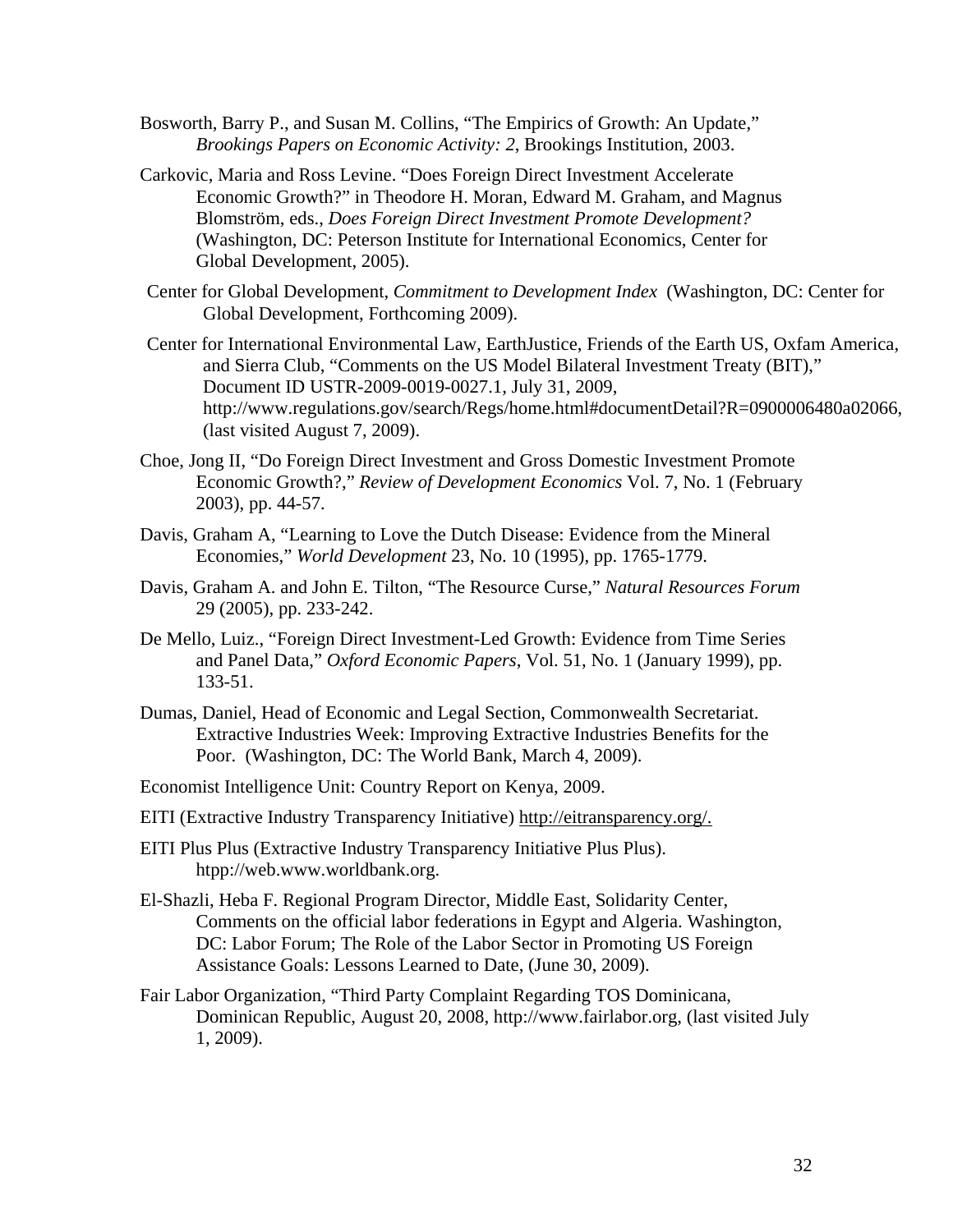- Freireich, Jessica and Katherine Fulton, The Monitor Institute Report, *Investing for Social and Environmental Impact: A Design for Catalyzing an Emerging Industry*  (2009), http://www.monitorinstitute.com/impactinvesting.
- Global Reporting Initiative, http://www.globalreporting.org/, (last visited July 1, 2009).
- Global Witness, "Heavy Mittal? A State with a State: The Inequitable Mineral Development Agreement between the Government of Liberal and Mittal Steal Holdings NV," 2006, http://www.globalwitness.org, (last visited July 1, 2009).
- Global Witness. Update on the Renegotiation of the Mineral Development Agreement between Mittal Steel and the Government of Liberia, (August 2007), http://www.globalwitness.org, (last visited on July 1, 2009).
- Global Witness, "Liberian legislature passes the Liberian Extractive Industry Transparency Initiative Act. Publish What You Pay," (June 11 2009), http://www.globalwitness.org, (last visited on July 1, 2009).
- Graham, Edward M., *Fighting the Wrong Enemy: Antiglobal Activists and Multinational Enterprises* (Washington, DC: The Institute for International Economics, 2000), Table 4-2, pp. 93-94.
- Grioud, Axele and Hafiz Mirza. "Factors determining supply linkages between transnational corporations and local suppliers in ASEAN," (Association of South East Asian Countries) *Transnational Corporations* 15. No 3. (December 2006).
- Hausmann, Ricardo and Dani Rodrik, "Economic Development as Self-Discovery," *Journal of Development Economics* 72 (2003), pp. 603-633.
- Hausmann, Ricardo, Jason Hwang, and Dani Rodrik, "What You Export Matters," *Journal of Economic Growth* (Forthcoming, 2009).
- Haveman, Jon D., Vivian Lei, and Janet S. Netz.,"International Integration and Growth: A Survey and Empirical Investigation," *Review of Development Economics,* Vol. 5, No. 2 (June 2001), pp. 289-311.
- Hermes, Niels, and Robert Lensink, "Foreign Direct Investment, Financial Development and Economic Growth," *Journal of Development Studies*, Vol. 40, No. 1 (October 2003), pp. 142-63.
- Hijzen, Alexander, "Do Multinationals Promote Better Pay and Working Conditions?," *OEC Observer* No 269 (Organisation for Economic Co-operation and Development (OECD), October, 2008).
- International Council on Mining & Metals (ICMM) and Commonwealth Secretariat, "Minerals Taxation Regimes: A review of issues and challenges in their design and application," (London: ICMM and Commonwealth Secretariat, Chapter 4, *Collection and distribution of mining taxes at the sub-national level*, February, 2009).
- International Council on Mining & Metals (ICMM), *The Challenge Of Mineral Wealth: Using Resource Endowments to Foster Sustainable Development. Chile: Country Case Study.* (2007).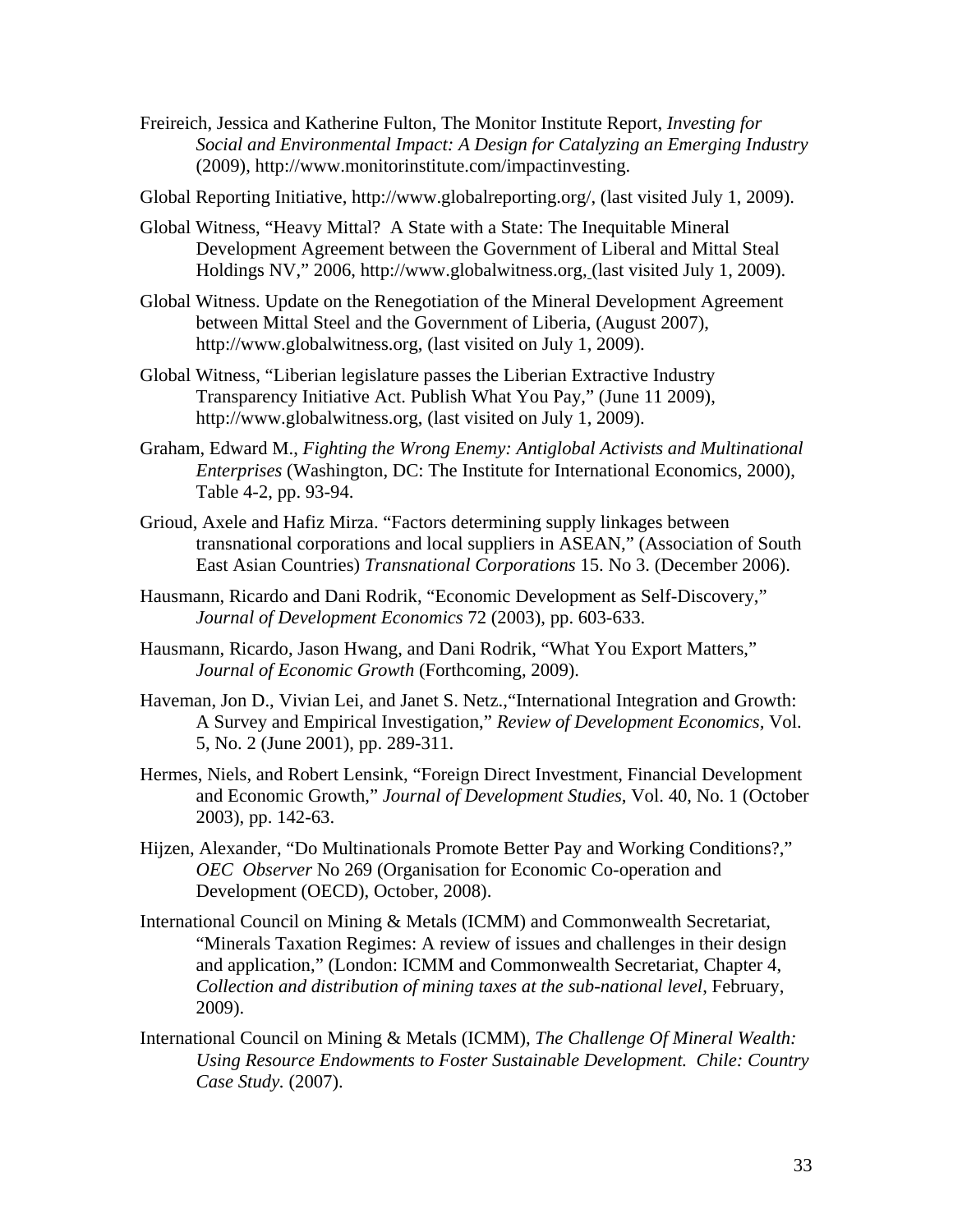- International Council on Mining & Metals (ICMM), *Peru Phase III Spotlight Note*. August: London, (2008).
- International Labor Organization. *Declaration on Social Justice for a Fair Globalization*. Geneva: ILO, (June 2008).
- International Trade Union Confederation," ITUC Annual Survey of Violations of Trade Union Rights in the Americas," http://www.solidaritycenter.org, (last visited August 6, 2009).
- Javorcik, Beata Smarzynska and Mariana Spatareanu. "Disentangling FDI Spillover Effects: What Do Firm Perceptions Tell Us?" in Theodore H. Moran, Edward M. Graham, and Magnus Blomström eds., *Does Foreign Direct Investment Promote Development?* (Washington, DC: Institute for International Economics, Center for Global Economics, 2005).
- Justice, Dwight, "Assessing Freedom of Association.Presentation at National Academies of Science," *Quality of Information: Summary of a Workshop* (Washington, DC: National Research Council of the National Academies, 2003), pp. 27-29.
- Kokko, Ari, Ruben Tansini and Mario C. Lejan. "Local Technological Capability and Productivity Spillovers from FDI in the Uruguayan Manufacturing Sector," *Journal of Development Studies* 32 (April 1996), pp. 602-11.
- Kokko, Ari. "Technology, Market Characteristics, and Spillovers," *Journal of Development Economics* 43, No. 4 (April 1994), pp. 279-93.
- Larson, Ellie, Executive Director, Solidarity Center, and Mark Hankin, Senior Assistant for Program Development, Solidarity Center, Comments at *Labor Forum; The Role of the Labor Sector in Promoting US Foreign Assistance Goals: Lessons Learned to Date*, (Washington, DC: USAID, June 30, 2003).
- Lederman, Daniel and and William Maloney. "Trade Structure and Growth," *World Bank Working Paper.* (Washington, DC: The World Bank, November 2003).
- Lensink, Robert and Oliver Morrisey, "Foreign Direct Investment: Flows, Volatility and the Impact on Growth," *Review of International Economics* (2006).
- Lipsey, Robert, "Measuring the Impacts of FDI in Central and Eastern Europe," Working paper 12808 (Cambridge, MA: National Bureau of Economic Research, 2006).
- Moran, Theodore M., *Beyond Sweatshops: Foreign Direct Investment and Globalization in Developing Nations* (Washington DC: The Brookings Institution, 2002).
- Moran, Theodore M., *Foreign Direct Investment and Development: Launching a Second Generation of Policy Research, Avoiding the Mistakes of the First* (Washington, DC: Peterson Institute of International Economics, forthcoming 2010.)
- Mutti, John, *Taxation and Foreign Direct Investment (*Washington, DC: Peterson Institute of International Economics, 2003).
- National Labor Committee, Harvest of Shame at http://www.nlcnet.org.
- National Labor Committee. Harvest of Shame Update: Major Improvements at Legumex in Guatemala at http://www.nlcnet.org.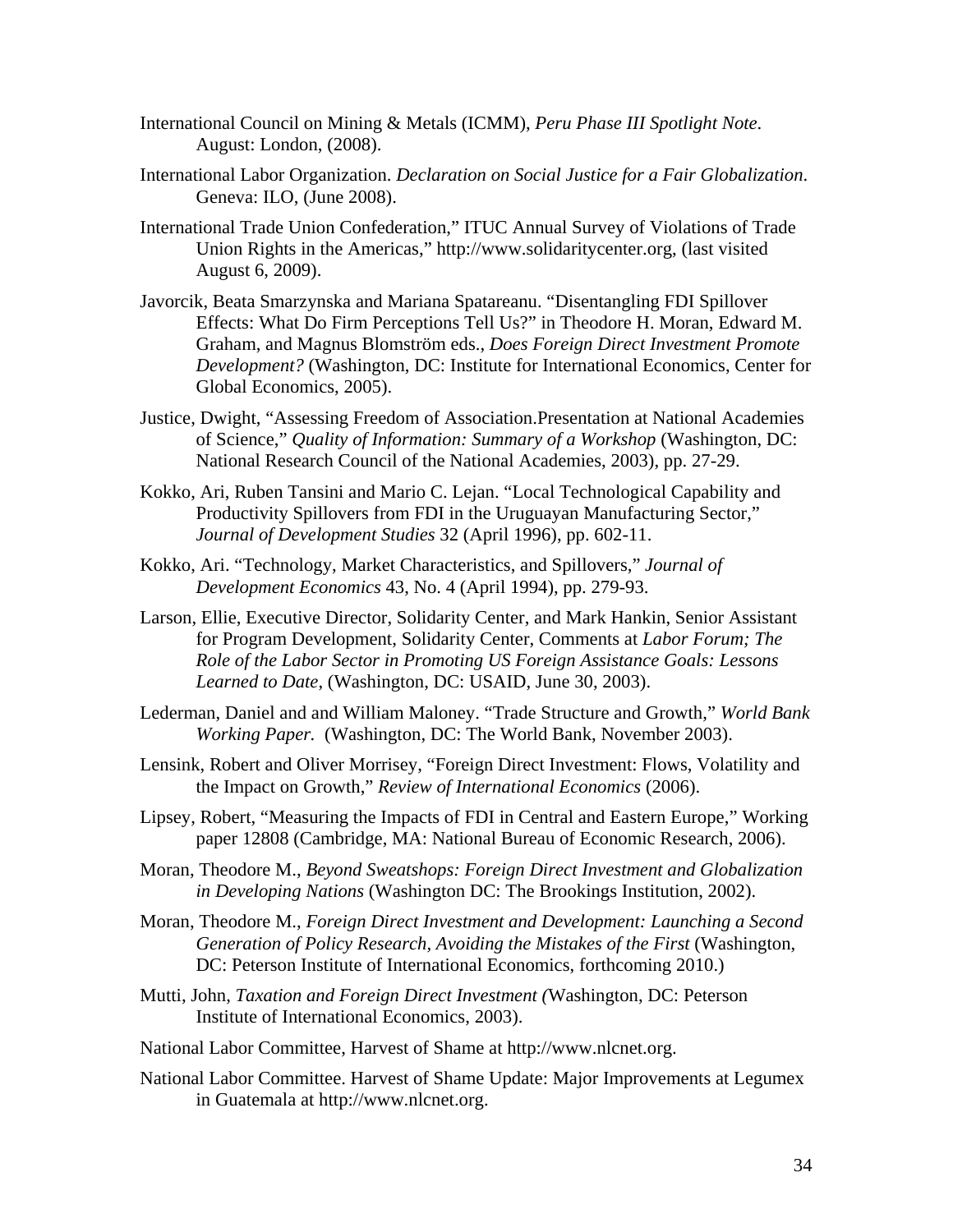- Organization for Economic Co-operation and Development (OECD) Watch. *Key issues for a review of the OECD Guidelines*. December 2009. http://www.eocdwatch.org.
- O'Sullivan, Robert C. "Learning from OPIC's Experience with Claims and Arbitration," in Theodore H. Moran and Gerald West eds. *International Political Risk Management: Looking to the Future* (Washington, DC: The World Bank, 2005).
- Otto, James, Craig Andrews, Fred Cawood, Michael Doggett, Pietro Guj, Frank Stermole, John Stermole, and John Tilton, *Mining Royalties. A Global Study of Their Impact on Investors, Government, and Civil Society* (Washington, DC: The World Bank.Taxation of the Mineral Section, 2006), Chapter 2.
- Razafindrakoto, Mireille and Francois Roubaud, Les Entreprises Franches a Madagascar: Economie d'enclave ou promesse d'une nouvelle prosperite? Nouvel exclavage ou opportunite pour le developpement du Pays? *Economie de Madagascar,* No. *2.* (1995).
- Reisen, Helmut, and Marcelo Soto, "Which Types of Capital Inflows Foster Developing-Country Growth?," *International Finance*, Vol. 4, No. 1 (Spring ,2001), pp. 1-14.
- Romer, Paul, "Two Strategies for Economic Development: Using Ideas and Producing Ideas," in Lawrence H. Summers and Shekhar Shah, eds., *Proceedings of the World Bank Annual Conference on Development Economics* (Washington, DC: The World Bank, 1992).
- Romer, Paul. "New Goods, Old Theory, and the Welfare Costs of Trade Restrictions," *Journal of Development Economics* 43 (1994), pp. 5-38.
- Solidarity Center, "Dominican Garment Workers Sign First Contract," http://www.solidaritycenter.org, (last visited August 12, 2008).
- Stevens, Paul. "Resource Impact: Curse or blessing? A Literature Survey," *Journal of Energy Literature* 9(1) (2003), pp. 3-42.
- Te Velde, Dirk Willem and Oliver Morrissey "Do Workers in Africa Get a Wage Premium if Employed in Firms Owned by Foreigners?," *Journal of African Economies*. 12, (1) (2003), pp. 41-73.
- Thomas, Kenneth, *The Political Economy of Investment Incentives: Competition for Investment on a Global Scale* (Palgrave, Forthcoming 2010).
- UNCTAD (United Nationals Conference on Trade and Development), *Elimination of TRIMs: The Experience of Selected Developing Countries UNCTAD Current Studies on FDI and Development* No. 5, (New York: United Nations, 2007).
- UNCTAD (United Nationals Conference on Trade and Development), *World Investment Report 2001: Promoting Linkages.* (New York: United Nations. Box V.4 2001). pp. 176-177.
- UNCTAD (United Nations Conference on Trade and Development), *World Investment Report 2007: Transnational Corporations, Extractive Industries, and Development* (New York: United Nations, 2007).